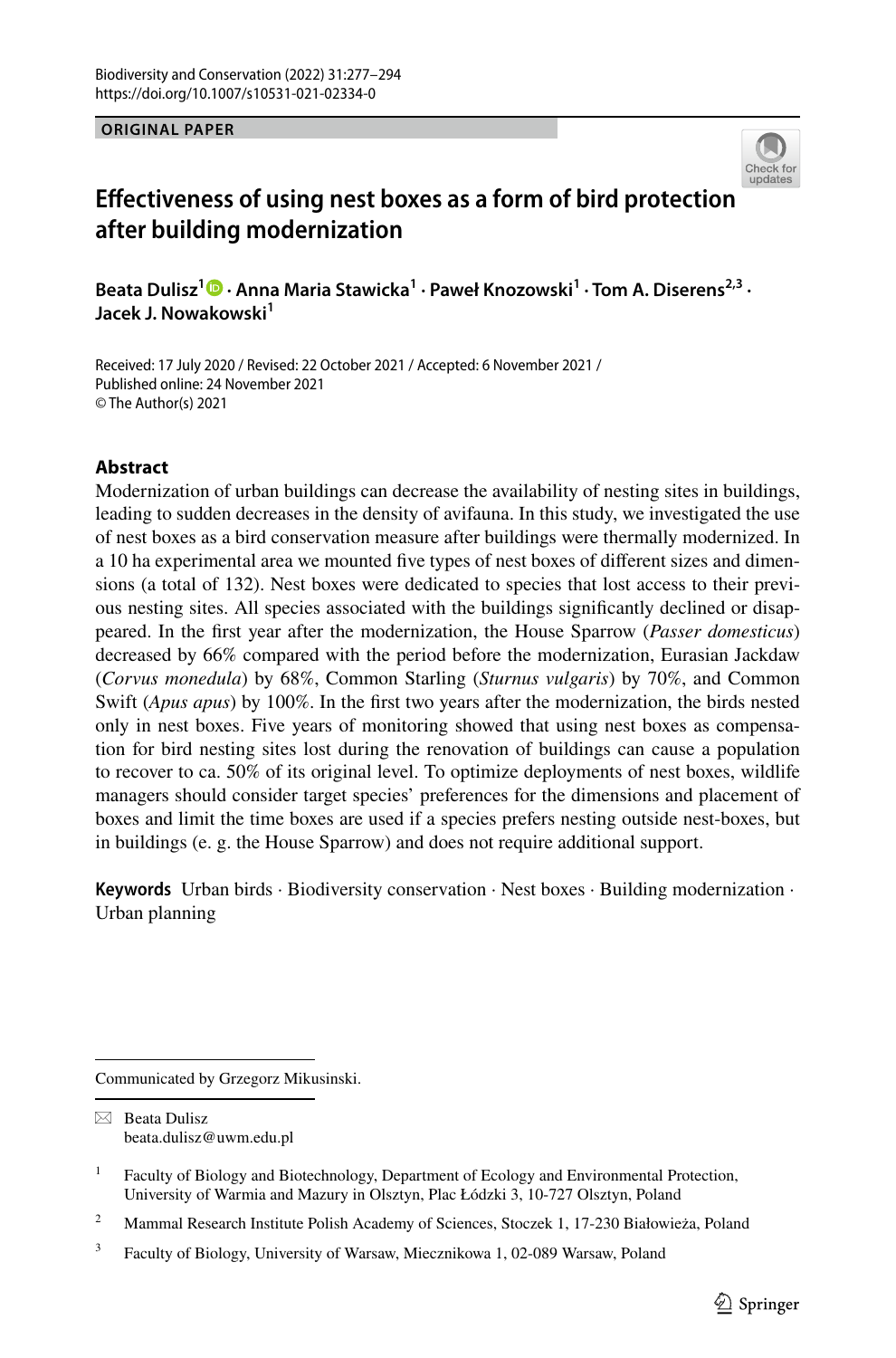### **Introduction**

Cities are home to many bird species, ofering numerous breeding places within buildings and technical structures. Some species of urban avifauna only nest in man-made structures. These include, among others, species currently decreasing across Europe, such as the House Martin *(Delichon urbicum),* which is now listed as SPEC 2, and the House Sparrow (*Passer domesticus*) and Common Swift (*Apus apus*), listed as SPEC 3 (BirdLife International [2017](#page-14-0)). Kaisanlahti-Jokimäki et al. ([2012\)](#page-15-0) indicated that over 30% of bird communities living in cities and nearly 30% of birds inhabiting ski resorts were hole-nesters. Over 60% of all breeding pairs of species inhabiting old towns (city centers) and new housing estates with low vegetation diversity can use buildings for nesting (Dulisz and Nowakowski [1996\)](#page-14-1). Populations of species that exploit urban environments can reach high densities and stable sizes. The population success (stable abundances, high survivorship, high fecundity) of urban-exploiters is also associated with other factors, such as the availability of additional food sources of anthropogenic origin, fewer predators, ameliorated climate, and milder winter conditions (Marzluff [2001](#page-15-1)).

Over the last 30 years, amid the economic transformation of Central and Eastern Europe, including Poland, the technologies used to construct new buildings and spatially plan housing estates have undergone great change. Existing buildings have also been subject to projects that improve their thermal efficiency on a large scale, partly as climate change mitigation eforts. As building facades are renovated, the openings, cavities, and chimneys in roofs, balconies, terraces, etc., that birds built nests in are flled. Although these developments limit the number of undesirable Feral Pigeons (*Columba livia domestica*) in the vicinity of humans, they also lead to population declines in other bird species (e.g. Schaub et al. [2016](#page-16-0)). Rosin et al. ([2016,](#page-16-1) [2020\)](#page-16-2) observed a similar pattern in rural settlements, where old estates hosted more species and individuals than new ones. At the village scale, their study found bird species richness and abundance were strongly negatively related with the percentage of new homesteads. The authors noted that as urban and suburban areas modernize, and rural settlements change type, with increasing numbers of new homesteads being unrelated to agricultural production, the availability of nesting sites gradually decreases for some species. This can have a dramatic impact on the abundance of birds nesting in buildings, and could therefore be an important and underestimated factor contributing to the decline in bird populations in European urban and agricultural landscapes.

Nest boxes can compensate for shortages of nesting sites in built-up areas. In past studies, nest boxes have mainly been introduced into urban environments with the aim of increasing the species richness of hole-nesters (Jokimäki [1999](#page-15-2); Jokimäki et al. [2018;](#page-15-3) Reynolds et al. [2019](#page-16-3)). Hanging up diferent kinds of nest boxes in urban parks has been found to stimulate colonization by a great variety of hole-nesters, including threatened species (Jokimäki [1999](#page-15-2); Jokimäki et al. [2018\)](#page-15-3). They can also compensate for nest site loss in other anthropogenic environments, such as managed forests, and agricultural landscapes. By contrast, natural and old-growth forests contain high densities of holes, as trees host increasing numbers of holes as they age, grow and decline in health (Wesołowski and Martin [2018](#page-17-0)); observations in Białowieża Primeval Forest, Poland, an old-growth deciduous forest, showed that it is superabundant in holes (Wesołowski [2007](#page-17-1)). Nest boxes have compensated the following: breeding site losses due to the removal of dead or decaying trees in managed forests (Remm et al. [2006](#page-16-4); Sánchez et al. [2007](#page-16-5)), scarcity of hollows due to lack of trees of large diameter (Camprodon et al. [2008](#page-14-2)), and natural damage to holes (Newton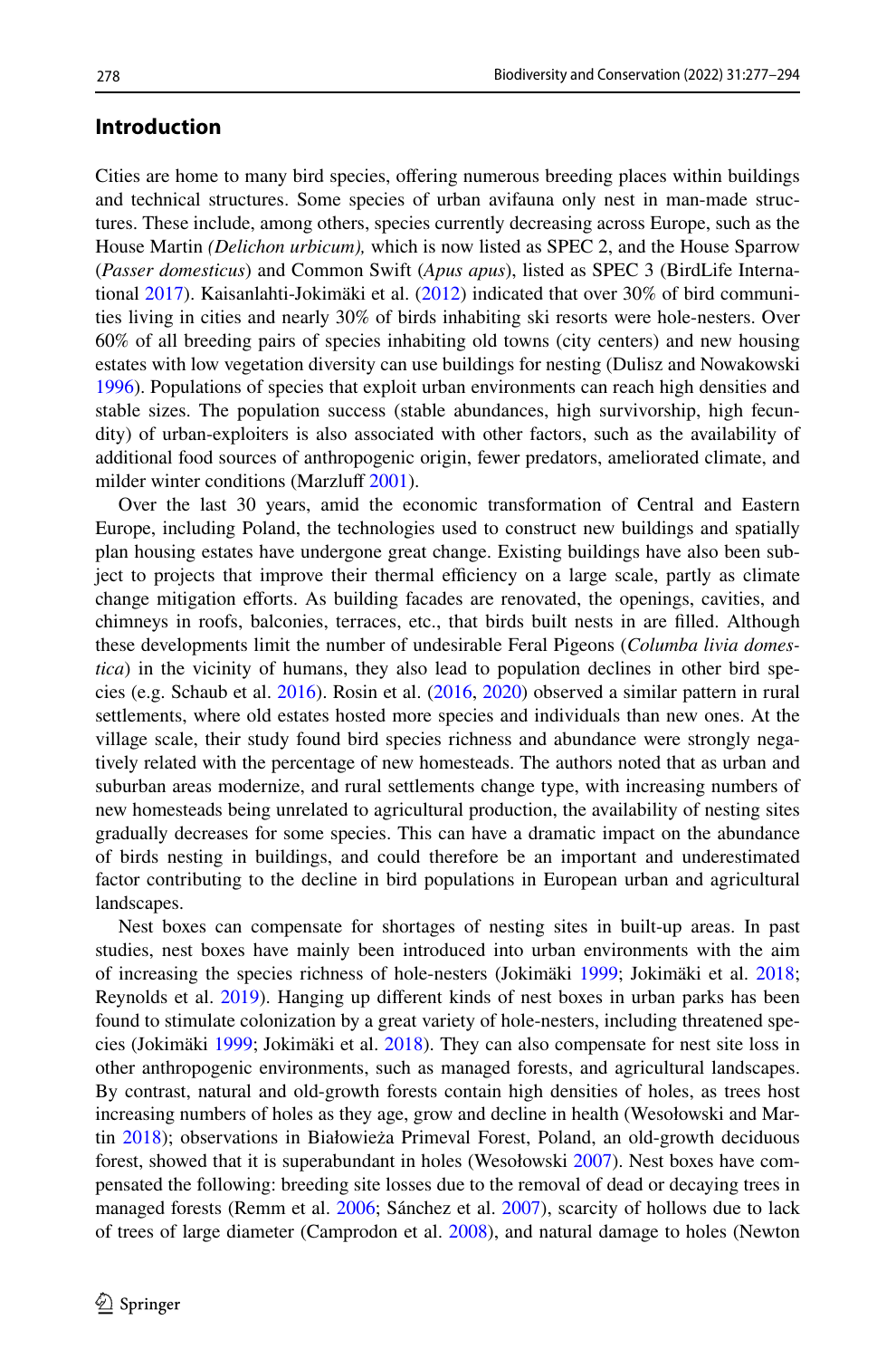[1994;](#page-16-6) Camprodon et al. [2008;](#page-14-2) Mazgajski [2009;](#page-15-4) Cockle et al. [2011\)](#page-14-3). The introduction of nest boxes often leads to increases in the numbers of non-excavating hole-nesters (review in Newton [1998](#page-16-7); Wiebe [2011\)](#page-17-2). There are several examples of nest boxes being used as a conservation measure for secondary hole-nesters in agricultural areas and villages in cases where the availability of holes was the limiting factor: in Europe, the conservation programs of the Roller (*Coracias garrullus*) (Kovacs et al. [2008;](#page-15-5) Rodríguez et al. [2011](#page-16-8); Kiss et al. [2017;](#page-15-6) Monti et al. [2019\)](#page-16-9), Little Owl (*Athene noctua*) (Gottschalk et al. [2011](#page-14-4)) and Barn Owls (*Tyto alba*) (Johnson [1994\)](#page-15-7); in Japan of the Dollarbird (*Eurystomus orientalis*) (Mine et al. [2014](#page-16-10)); and in the United States of the American Kestrel (*Falco sparverius*) (Katzner et al. [2005](#page-15-8)).

Recently, urban environments have begun to experience even further changes in the availability of nesting sites for the hole-nester guild: removal of old trees, changes in the structure of vegetation in towns, and the widespread adoption of new materials used to build modern buildings (often glass, steel), and modernization of buildings, often covering entire districts, deprive many species of nesting places in the cavities of buildings or in tree holes. But only a few studies from urban settlements have confrmed the efectiveness of nest boxes for species such as the Common Swift, Tree Sparrow (*Passer montanus*) and House Sparrow (Von Post and Smith [2015;](#page-17-3) Schaub et al. [2016](#page-16-0)). Generally speaking, nest boxes can be a good conservation measure if they are mounted in habitats with access to quality food, or if they provide the opportunity to shelter from predators or unfavorable weather conditions (e.g. roost places in winter or at night) (Sánchez et al. [2007;](#page-16-5) Mänd et al. [2009;](#page-15-9) Lima and Garcia [2016\)](#page-15-10).

Mounting nest boxes on buildings as compensation for lost breeding sites is not without costs for developers. To ensure cost efectiveness, protection plans should comprise boxes with optimal dimensions, and consider the ultimate location, density and number of boxes. Regarding the dimensions, nest box size and shape should be optimised so as to be appropriate for the target species. A recent study in the city of Montpellier, France indicated that birds preferred medium and large nest boxes as roost sites in the prebreeding and breeding seasons, laid eggs more often in large and medium sized boxes, and avoided small boxes (Lambrechts et al. [2013\)](#page-15-11). Mänd et al. ([2009\)](#page-15-9) pointed out that unused nest boxes may in fact indicate that boxes have been inappropriately distributed in space, rather than that an area has a surplus of breeding sites. Therefore, when using nest boxes as a conservation measure, it is important to know where birds are and what are their habitat preferences, as well as how readily a given species colonizes nest boxes as a substitute for natural holes and half-holes.

The present study tested a developer's compensation of nest sites lost during renovations. Our aim was to estimate the occupancy of nest boxes mounted for target species (the House Sparrow, Common Starling, Eurasian Jackdaw and Common Swift) in the fve years following building modernization and the extent to which nest boxes contributed to population recovery. Our second aim was to verify the extent nest boxes preserve the composition and abundance of the bird assemblage in urban residential buildings after renovation of block facades on a large area of housing estate.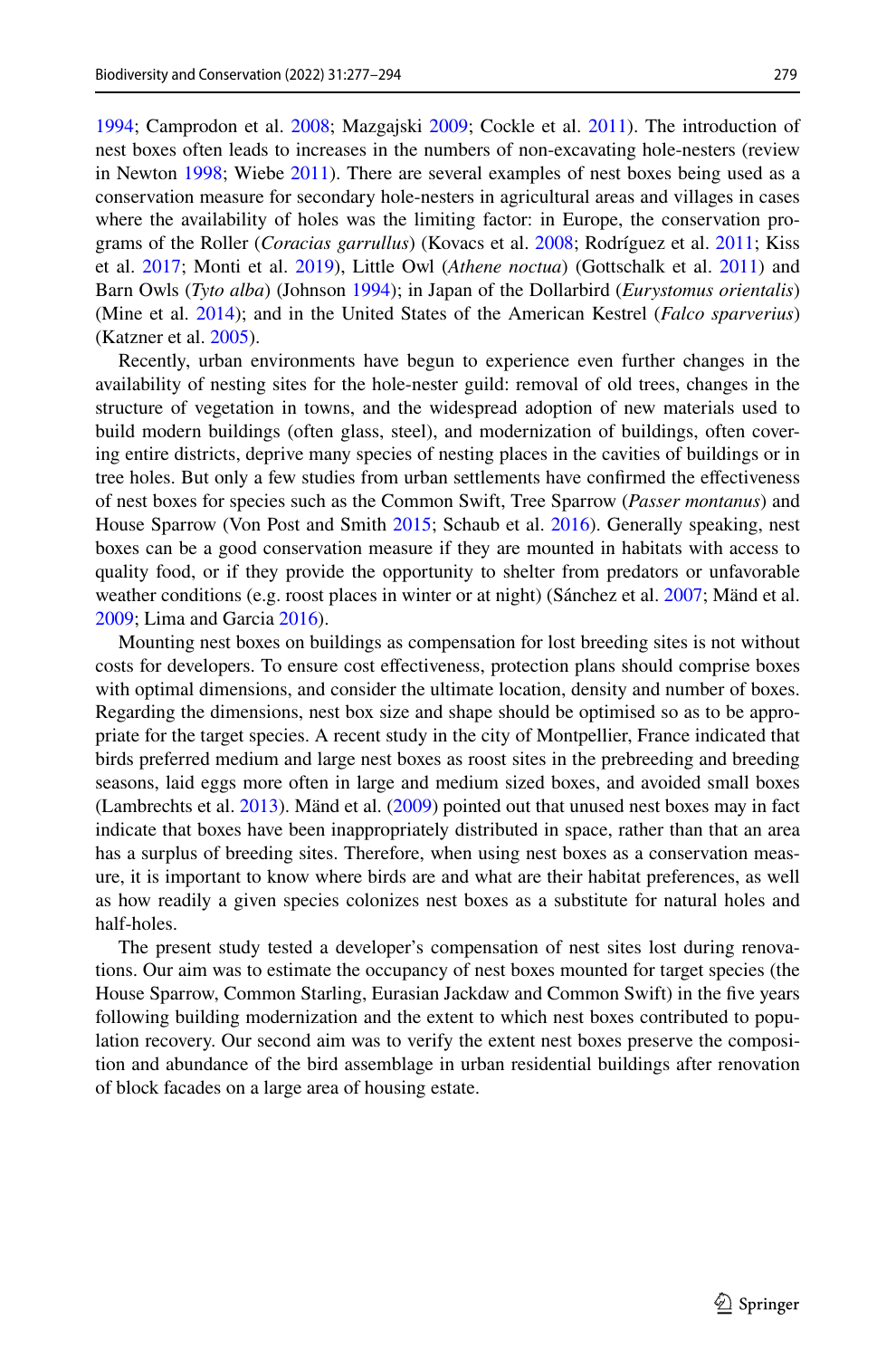## **Methods**

The research was carried out in 2010–2016 in the city of Olsztyn  $(53^{\circ}47'N, 20^{\circ}30'E)$ , NE Poland, in block-type residential buildings. The city  $(88.33 \text{ km}^2, \text{ca. } 175,000 \text{ inhab}$ itants) is located in a lake district in the temperate climate zone with Atlantic and Baltic influences (average annual temperature +7.2  $\degree$ C; average for July + 17  $\degree$ C; average for January−3.5 °C; average annual precipitation of 642 mm, wind dominance from the west and north-west). The size of the research area within the housing estate was 10 ha. Buildings in the research area included 5- and 11-storey blocks of fats (total 25 buildings), general-purpose buildings, a few service facilities and typical communication infrastructure – parking lots, streets and other paved areas. Buildings occupied about 30% of the area, while the remaining part was arranged into green open spaces (70% of the area), about 15% of which was dominated by bushes and trees (based on a land cover map; <http://mapy.geoportal.gov.pl/imap>). Population density of the housing estate was high (6895 people/ $km^2$ ). Buildings were between 25 and 30 years old. Some blocks of fats had gabled roofs, often used by birds, such as House Sparrows, Eurasian Jackdaws, Common Starlings, and Common Swifts as nesting sites, while other buildings had fat roofs, less frequently used by birds. In 2010, one year before the modernization planned for 2011, an inventory of the composition and abundance of avifauna nesting in buildings was carried out in the breeding season (from April 15 to July 15, 2010). A modifed mapping method adapted to urban conditions was used (Tomiałojć [1980\)](#page-17-4), with six morning and two evening censuses being conducted. Particular attention was paid to Common Swift control dates, whose presence in nests is most noticeable when they are feeding chicks, i.e. between June 20 and July 25. These dates correspond to the nestling period when swifts visit their nests most frequently (Arens [2011\)](#page-14-5). During the census the buildings were observed with binoculars to detect all nest sites within their vicinity. The following bird behaviors were used as indicators of breeding: territorial singing, nest building, and young feeding. In the vicinity of the buildings prior to modernization, no bird nests boxes had been mounted on buildings, while four nest boxes for the Common Starling hung on trees nearby. As the birds were not marked individually, if a brood was recorded in the same place by the same species, the observation was treated as a single pair in our analysis.

In 2011, renovation works were carried out in the area, during which the buildings were thermally insulated (the walls were covered with polystyrene boards and mineral wool, while the flat roofs were filled with mineral wool pellets) and general construction works were carried out (installation of grilles for ventilation holes, fxing defects in the facade). During the renovation, the buildings were sealed, preventing bird access. All cavities in the walls, gaps under window sills, etc., were sealed with mortar; roof tiles, open vents and all other niches (window sills, balconies) were covered with a mesh. At the end of 2011, after the modernization was complete 132 nest boxes were hung up to compensate for lost breeding sites. Nest boxes were mounted on 16 buildings on which birds nested prior to the modernization, near to where nests had previously been found. Nest boxes for European Jackdaws were placed on chimneys on roofs or on walls at a height of 4 foors (height above the ground approx. 14–16 m), nest boxes for Common Swifts were mounted in groups of 2–3 under the roofs (approx. 14 m above the ground) and boxes for House Sparrows, Common Starlings and half-hole nesting birds on walls at the height of the 3rd-4th floors (i.e. 12–14 m). Boxes represented five types: HS – boxes for sparrows (51 boxes),  $CS$  – for starlings (10 boxes),  $EJ$  – for jackdaws (41 boxes),  $S$  – for swifts (26 boxes) and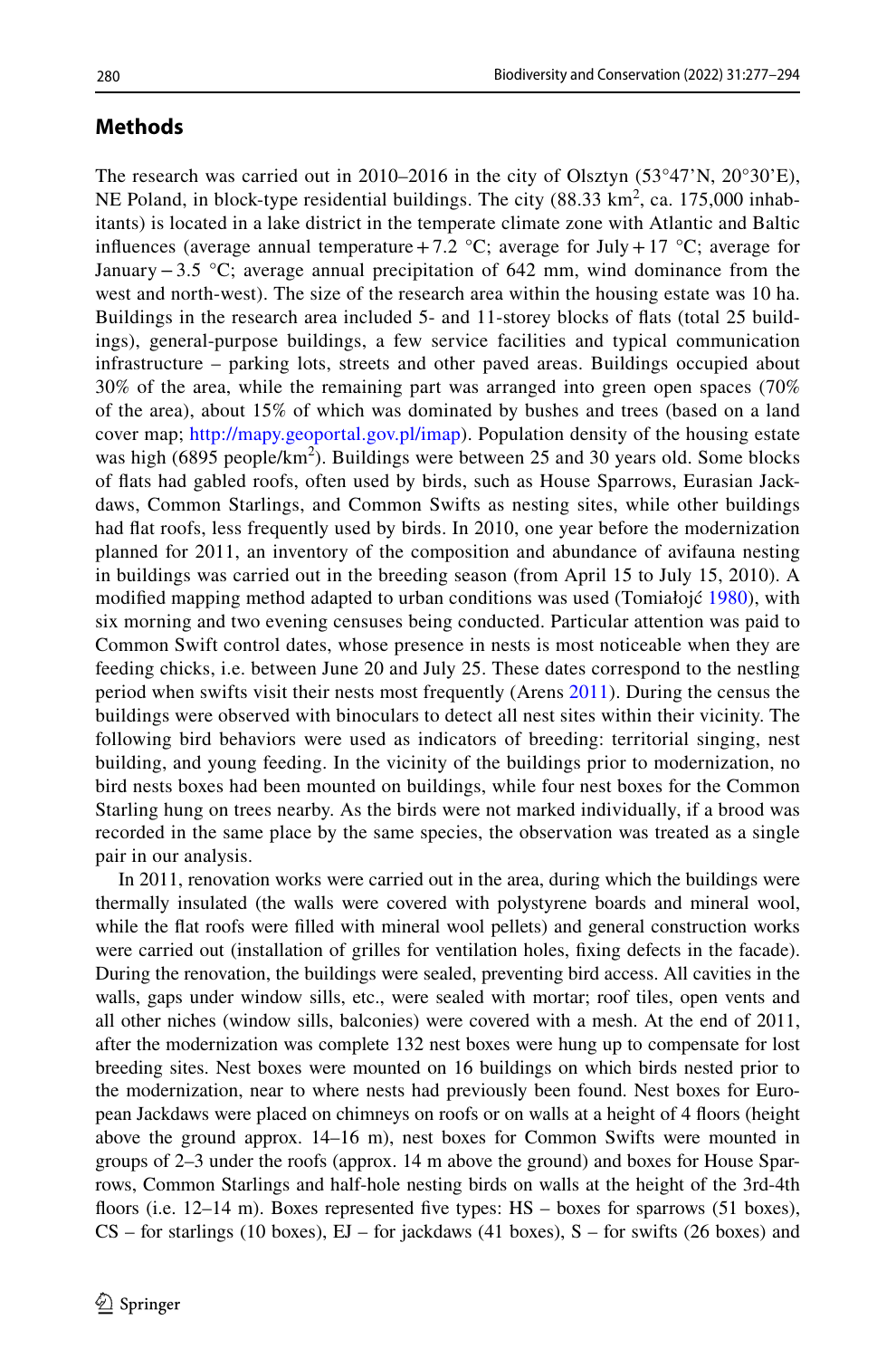| Nest box type<br>(number of<br>boxes) | Dimensions of nesting boxes (m) |      |                         |                     |                                    |    | Number of boxes<br>with an opening<br>directed to four<br>compass points |                |                |  |
|---------------------------------------|---------------------------------|------|-------------------------|---------------------|------------------------------------|----|--------------------------------------------------------------------------|----------------|----------------|--|
|                                       | Front heigh                     |      | Back height Bottom size | Hole diam-<br>eter  | Distance of<br>hole to bot-<br>tom | N  | E                                                                        | S              | W              |  |
| HS (51)                               | 0.26                            | 0.29 | $0.13 \times 0.13$      | 0.035               | 0.195                              | 10 | 31                                                                       | 7              | 3              |  |
| CS (10)                               | 0.34                            | 0.37 | $0.14 \times 0.14$      | 0.05                | 0.25                               | 6  |                                                                          | $\overline{2}$ | 1              |  |
| EJ(41)                                | 0.52                            | 0.54 | $0.23 \times 0.23$      | 0.09                | 0.27                               | 21 | 6                                                                        | 7              | 7              |  |
| S(26)                                 | 0.14                            | 0.14 | $0.38 \times 0.17$      | $0.035 \times 0.04$ | 0.10                               | 6  | $\mathfrak{D}$                                                           | -15            | 3              |  |
| HO(4)                                 | 0.09                            | 0.16 | $0.12 \times 0.12$      | $0.12 \times 0.035$ | 0.09                               |    | $\overline{c}$                                                           |                | $\overline{c}$ |  |
| Total 132                             |                                 |      |                         |                     |                                    | 43 | 42                                                                       | 31             | 16             |  |

<span id="page-4-0"></span>**Table 1** Nest box types with the number of boxes mounted in the experimental area, dimensions of nesting boxes, and the number of boxes with an opening directed to the four compass points (N, E, S, W)



**Fig. 1** Nest boxes used in the study: intended for the **a** House Sparrow (HS), **b** Common Starling CS), **c** Eurasian Jackdaw (EJ), **d** Common Swift (S), **e** half-hole birds (HO)

<span id="page-4-1"></span>HO – half-open nest boxes for half-hole nesting birds (4 boxes). The boxes difered in size, shape and spatial arrangement on the building (Table [1](#page-4-0) and Fig. [1](#page-4-1)).

In the study area, observations were carried out in fve consecutive breeding seasons in 2012–2016, during which breeding of the species in the nest boxes, and in the area around the buildings, outside nest boxes were recorded. Based on the collected data, the following were determined: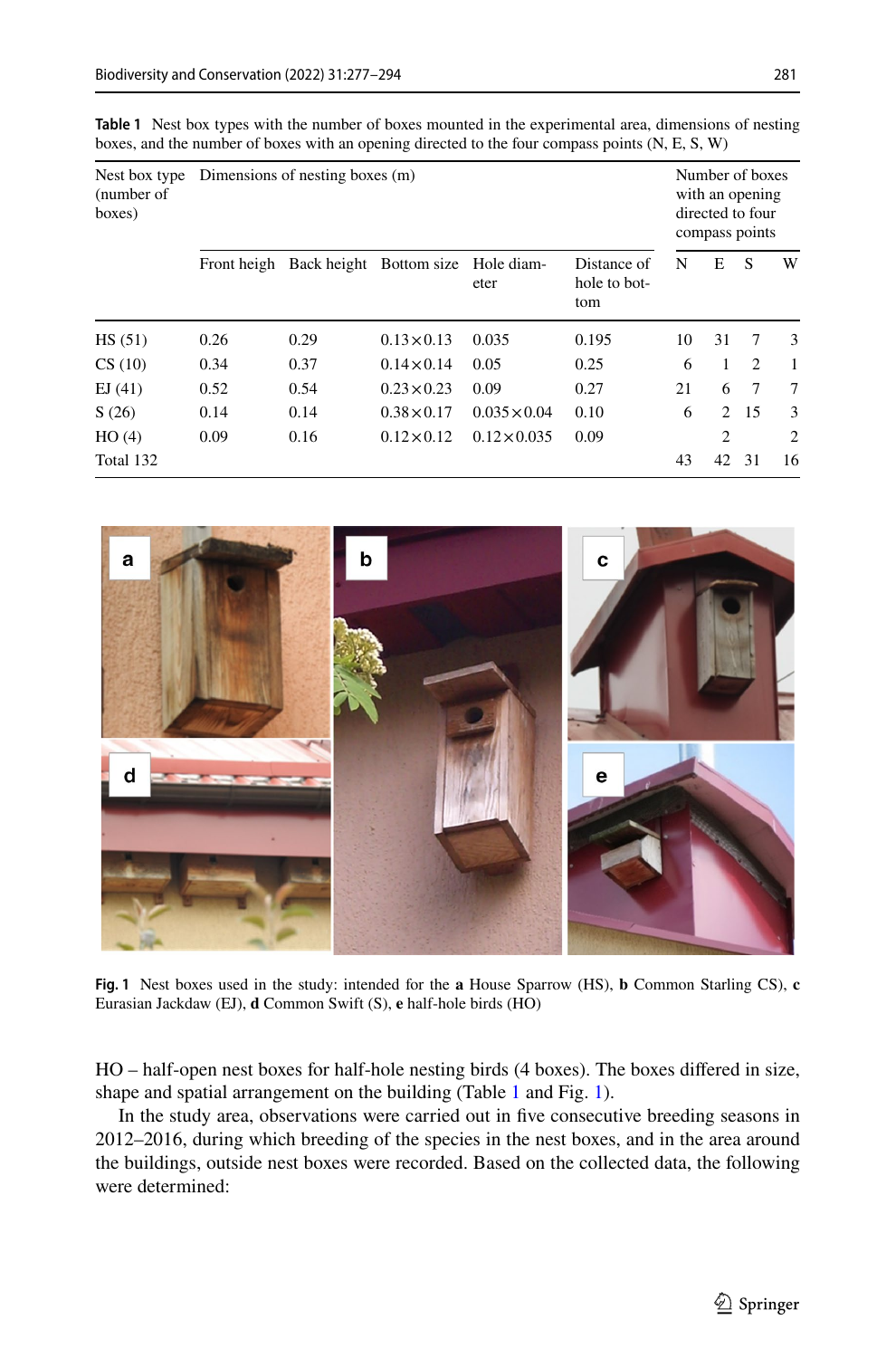- the extent nest boxes contributed to sustaining the composition and abundance of building avifauna compared to the period before the modernization,
- the degree of occupancy of nest boxes by birds (both by the species for which the boxes were intended and by other species),
- the degree of occupancy in consecutive years of each type of box by the species for which it was intended,
- the degree of occupancy of nest boxes relative to their orientation,
- which species nested in buildings in the experimental area outside nest boxes.

Selectivity of the types of nest boxes used by birds was described using Jacobs' index (Jacobs [1974](#page-15-12))

$$
D = (r - p) / (r + p - 2rp)
$$

where:  $r -$  proportion a nest box type was inhabited by a species, and  $p -$  proportion a nest box type appeared in the study area.

The Jacobs index can range from  $-1$  to  $+1$ . A value of  $-1$  means complete avoidance of a habitat, and a value of  $+1$  indicates absolute preference. Values between  $-0.1$ and  $+0.1$  indicate that the habitat is neither preferred nor avoided. A chi square test (Sokal and Rohlf [2012](#page-17-5)) was used to test how the degree of occupancy of each type of nest box difered from the expected values resulting from their proportion in the environment and arrangement on buildings. Statistical analyses were carried out in Statistica 13.0 (TIBCO Software Inc.  $2020$ ). The type 1 error level was set at  $p=0.05$ .



<span id="page-5-0"></span>**Fig. 2** The number of breeding bird pairs nesting in buildings and nest boxes before and after modernization (**a** – House Sparrow, **b** – Eurasian Jackdaw, **c** – Common Starling, **d** – Common Swift)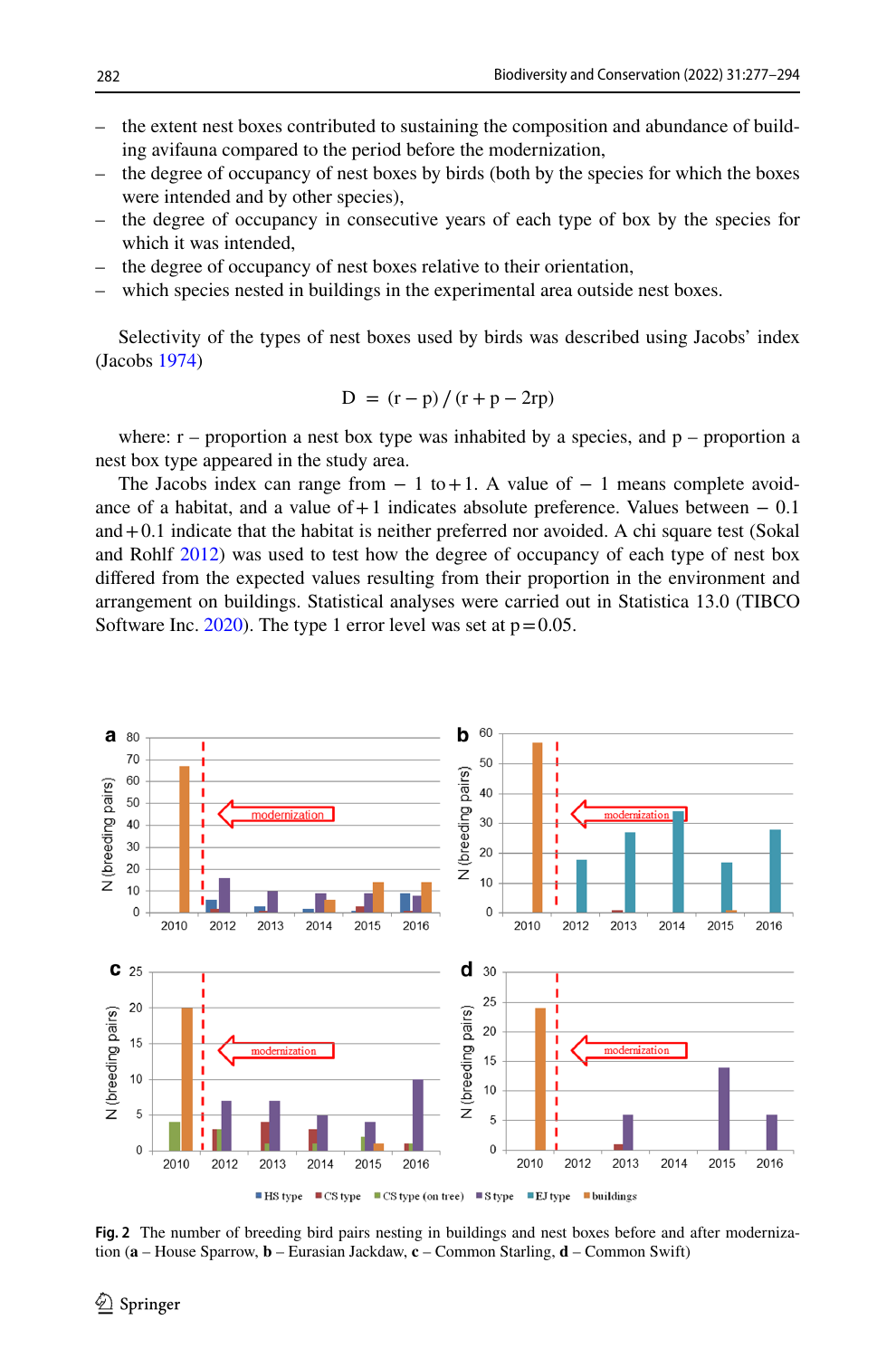### **Results**

The abundances of species nesting within buildings before the modernization and after nest boxes were mounted during the 5-year experiment are shown in Fig. [2](#page-5-0). In addition to these species, two pairs of White Wagtail (*Motacilla alba*) and one pair of Black Redstart (*Phoenicurus ochruros*), i.e. half-hole nesting birds, nested in the study area before the modernization. The dominant species at that time were the House Sparrow and Common Jackdaw. In the frst breeding season after the modernization there was a large decrease in the number of breeding pairs on the buildings: House Sparrow abundance decreased by 66% compared with the period before modernization (Fig. [2](#page-5-0)a), the Eurasian Jackdaw by 68% (Fig. [2](#page-5-0)b), the Common Starling by 70% (Fig. [2c](#page-5-0)). Three species were absent in the frst year after the modernization: the White Wagtail, Black Redstart and Common Swift (Fig. [2](#page-5-0)d). The presence of the half-hole nesting birds was not recorded over the fve years of observation.

The abundance of the House Sparrow in the frst year after the renovation (the frst year of the experiment) was 23 breeding pairs, nesting only in nest boxes (Fig. [2](#page-5-0)a). It preferred the type S box ( $D = 0.759$ ). It also occupied a few nest boxes of type HS (the type targeted at sparrows) in the frst year, and this number decreased over the following years (Fig. [2](#page-5-0)a). From the third year, the number of broods outside the boxes increased from 6 to 14 (Fig. [2](#page-5-0)a). The total number of House Sparrow breeding pairs in the 5th year of the experiment was about 50% (32 breeding pairs; of which 18 pairs – 56% nested in nest boxes) of the population size prior to the modernization.

The number of Eurasian Jackdaws in the frst year after the modernization decreased to about 30% of the level before the renovation (Fig. [2b](#page-5-0)). In the frst three years of the experiment, the number of nest boxes used by this species increased.

Before the modernization, the Common Starling nested in buildings (20 breeding pairs), apart from four pairs that nested in boxes hung on trees. After the modernization, its population in subsequent breeding seasons decreased to the level of 7–13 breeding pairs, of which 1–3 pairs nested in boxes hung on trees. It preferred the type S box  $(D=0.745)$ , the use of which increased in the last year of the experiment (Fig. [2](#page-5-0)c).

The Common Swift's nesting after the modernization was irregular (Fig. [2](#page-5-0)d). The species did not occur in the frst and third year of the experiment; its abundance in other years varied. Except in one case, it nested exclusively in type S boxes  $(D=0.981)$ .

Use of the diferent types of nest boxes in consecutive years is presented in Table [2](#page-7-0) and Fig. [3](#page-8-0). Type HS nest boxes, intended for the House Sparrow, were inhabited by four species over the fve years (Fig. [3](#page-8-0)a). One of these species was the Eurasian Tree Sparrow (*Passer montanus*), which had not nested in the study area before the modernization. The Eurasian Tree Sparrow was the species that most often nested in this type of box, while the House Sparrow also frequently nested in it. In contrast, type CS nest boxes were mainly used by the Common Starling, for which the box was intended; one brood each of the House Sparrow, Common Swift and Eurasian Jackdaw were also recorded. Type S nest boxes, intended for the Common Swift, were occupied by three species, and almost half were House Sparrow broods – 52 broods, followed by the Common Starling – 33 broods and the Common Swift – 26 broods (Fig. [3](#page-8-0)b). Only one S nest box was never occupied over the 5-year period. Nest boxes of the type EJ were occupied exclusively by the species for which they were intended, the Eurasian Jackdaw. In each of the boxes of this type, breeding occurred at least once over the analyzed period.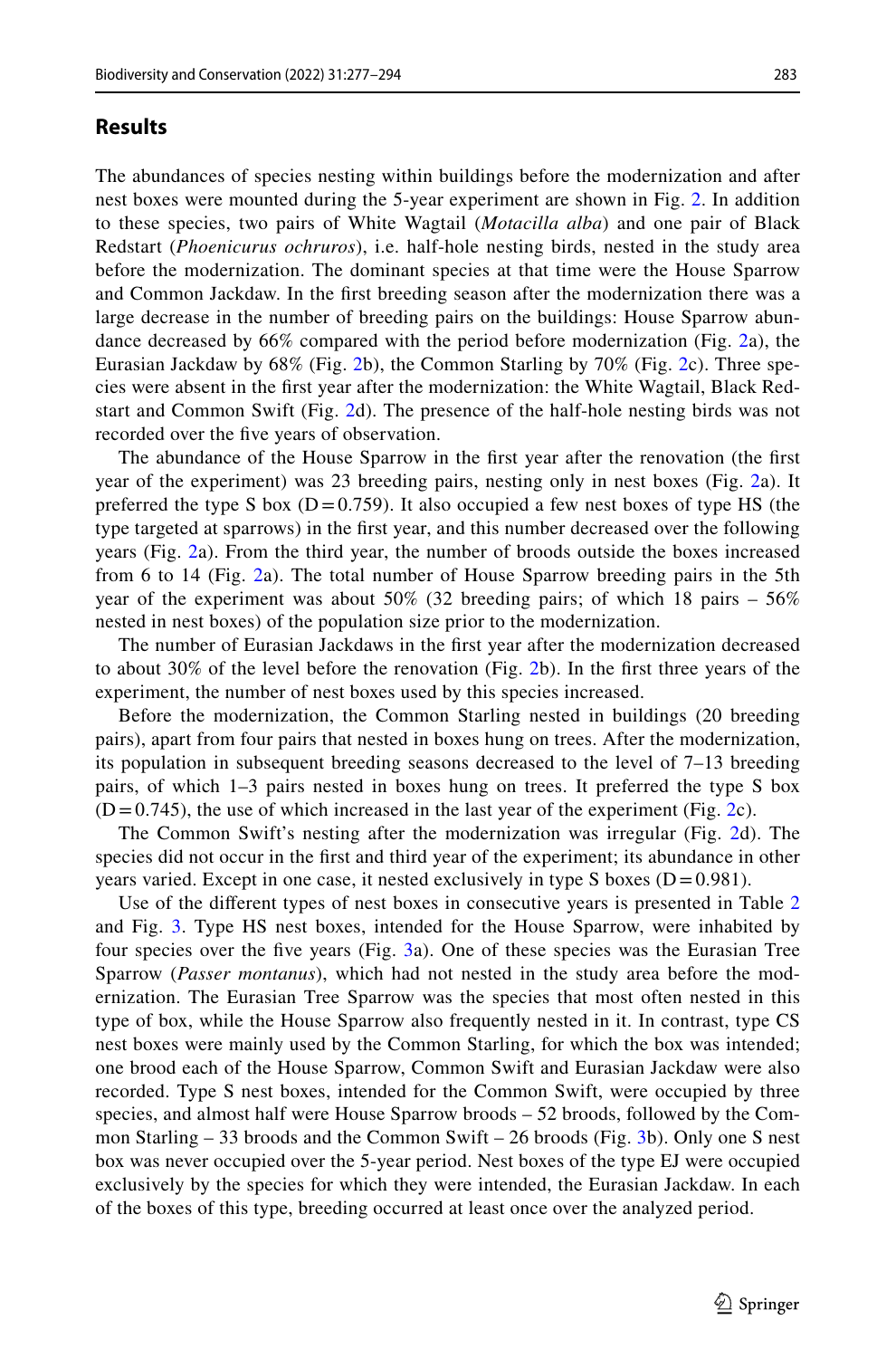<span id="page-7-0"></span>

|               |                                                                             |          | Table 2 Characteristics of occupancy of nest boxes during the breeding season within 5 years after installation |                                                         |          |                     |                             |  |
|---------------|-----------------------------------------------------------------------------|----------|-----------------------------------------------------------------------------------------------------------------|---------------------------------------------------------|----------|---------------------|-----------------------------|--|
| Nest box type | (number of boxes) annually (average value/year)<br>Number of boxes occupied | broods   | Number of Nesting species                                                                                       | Number of boxes Number of broods in boxes<br>never used |          | four compass points | with an opening directed to |  |
|               |                                                                             |          |                                                                                                                 |                                                         |          |                     |                             |  |
| HS(51)        | 12.5                                                                        | S        | Tree Sparrow, House Sparrow, Great Tit, Blue Tit                                                                |                                                         |          |                     |                             |  |
| EJ (41)       | 24.8                                                                        | $^{124}$ | Eurasian Jackdaw                                                                                                |                                                         |          |                     | 23                          |  |
| CS(10)        | 5.6                                                                         | 29       | Common Starling, House Sparrow, Common Swift,<br>Eurasian Jackdaw                                               |                                                         |          |                     |                             |  |
| S(26)         | 17.6                                                                        |          | House Sparrow, Common Starling, Common Swift                                                                    |                                                         | 26       |                     | 63                          |  |
| HO(4)         |                                                                             |          |                                                                                                                 |                                                         |          |                     |                             |  |
| Total broods  |                                                                             | 326      |                                                                                                                 |                                                         | $122$ 63 |                     | 100 41                      |  |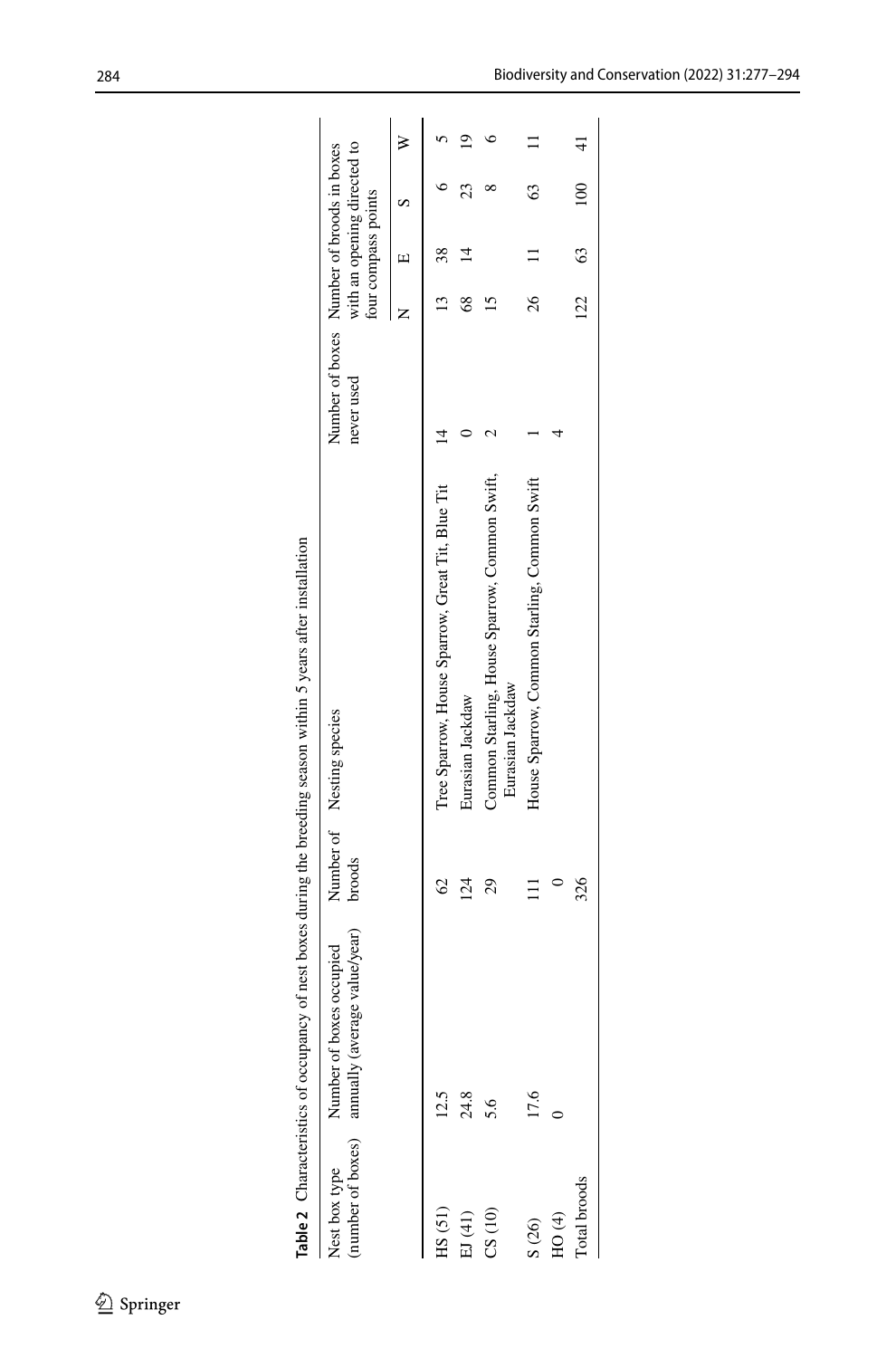

<span id="page-8-0"></span>**Fig. 3** Occupancy of the type HS nest box, intended for the House Sparrow (**a**) and the type S nest box, intended for the Common Swift (**b**) by various bird species

| <b>Species</b>   | Nest box HS | Nest box CS | Nest box EJ | Nest box S |
|------------------|-------------|-------------|-------------|------------|
| House sparrow    | $-0.300$    | 0.063       | $-1.000$    | 0.759      |
| Tree sparrow     | 0.950       | $-0.375$    | $-1.000$    | $-1.000$   |
| Common starling  | $-1.000$    | 0.743       | $-1.000$    | 0.745      |
| Great tit        | 1.000       | $-1.000$    | $-1.000$    | $-1.000$   |
| Blue tit         | 1.000       | $-1.000$    | $-1.000$    | $-1.000$   |
| Common swift     | $-1.000$    | $-0.375$    | $-1.000$    | 0.981      |
| Eurasian jackdaw | $-1.000$    | $-0.826$    | 0.992       | $-1.000$   |
|                  |             |             |             |            |

<span id="page-8-1"></span>Table 3 Jacobs coefficients characterizing the selectivity of individual types of nest boxes by birds

The values of the Jacobs coefficient range between the value  $-1$  (complete avoidance), to the value  $+1$  (complete selectivity). Positive values of the Jacobs coefficient  $>0.7$  (in bold) indicate selectivity of specific breeding boxes. The value of the Jacobs coefficient cannot be tested, it is only an interpretation of its value

The selection of the diferent types of nest boxes by birds is presented in Table [2](#page-7-0). Apart from two species, the House Sparrow and Common Starling, birds nested in boxes of the types intended for them, avoiding or sporadically nesting in other types. By contrast, the House Sparrow and Common Starling showed a clear preference for box type S intended for the Common Swift, with the House Sparrow showing a particularly strong preference for it (Table [3\)](#page-8-1). Both species occupied signifcantly diferent types of nest boxes than expected (House Sparrow:  $\text{chi}^2 = 108.168$ , df = 3, p < 0.001; Common Starling,  $\text{chi}^2 = 140.116$ ,  $\text{df} = 3$ ,  $p < 0.001$ ).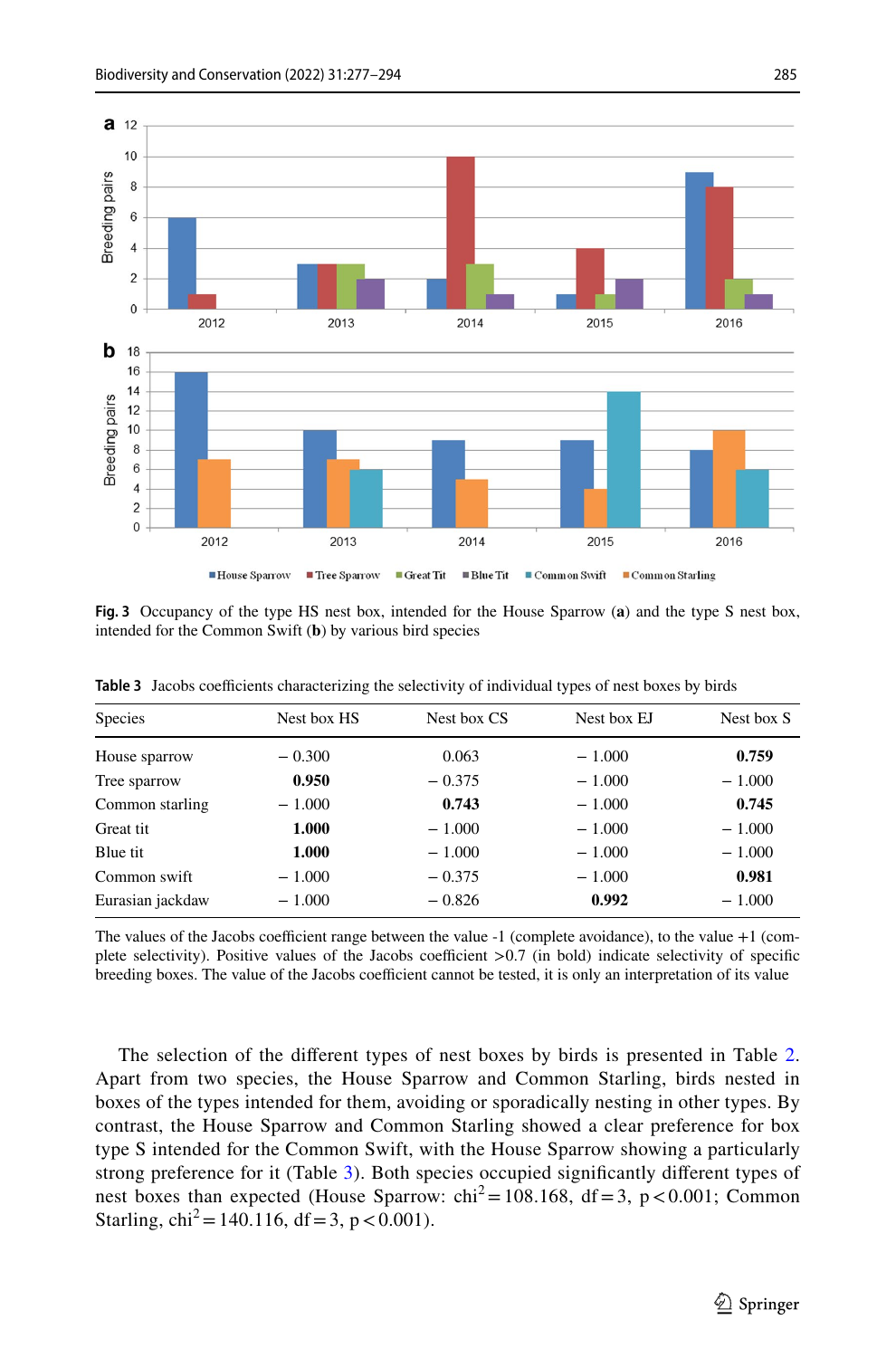Birds did not select nest boxes depending on the orientation of the entrance. The number of broods in boxes with diferent orientations (N, E, W, S) was random (chi-square test, df = 3, type HS:  $p = 0.728$ , type EJ:  $p = 0.649$ , type CS:  $p = 0.061$ , type S:  $p = 0.804$ ).

# **Discussion**

In this study, nest boxes were introduced to replace lost nesting places in buildings after renovation of their facades, during which all the cavities in walls and ventilation outlets were permanently sealed and the buildings became inaccessible to birds. In the frst two years all broods occurred only in nest boxes hung on the buildings. The modernization of the buildings led to a clear decrease in the number of birds nesting in them. In the frst year after the modernization, the numbers of birds inhabiting the nest boxes constituted approx. 30–40% of the population sizes before the renovation works. Two species did not nest at all – the White Wagtail and Black Redstart. The nest boxes therefore partially preserved the building associated avifauna of the housing estate. Our experiment shows nest boxes are an efective conservation measure for preserving species that nest on buildings (the Eurasian Jackdaw, Common Starling, House Sparrow, Common Swift and Eurasian Tree Sparrow). In addition, the experiment showed birds can easily adapt to the use of nest boxes, which were not available on the estate before the modernization.

The depletion of nesting sites as a consequence of the gradual replacement of old buildings with new ones, which are often built with modern materials, leads to decreases in bird population sizes, especially of those nesting in cavities (Moudrá et al. [2018](#page-16-11); Rosin et al. [2016,](#page-16-1) [2020\)](#page-16-2). Mainwaring et al. [\(2015](#page-15-13)) reported that residential buildings (houses or blocks of fats) are often nesting places for species such as the Common Swift, Common Starling and House Sparrow, which nest in the eaves of houses. Newly constructed buildings without cracks and with smooth walls limit nesting opportunities (Angelier and Brischoux [2019\)](#page-13-0), as do modernized buildings. These types of buildings that prevent bird access are often located in estates whose residents are of a high socioeconomic status (Shaw et al. [2008\)](#page-17-7). As built-up areas in cities modernize, renovations cause many buildings to cease to play a role as an alternative for secondary hole-nesters, which is especially visible in estates that host few trees with natural holes or nest boxes. Measures that increase the energy efficiency of buildings and quality of life of their inhabitants, alongside new trends in architecture, limit biodiversity as they reduce the availability of nesting or foraging sites. This confict between two goals of sustainable development−on the one hand, protection of biodiversity and, on the other, climate mitigation through better insulation of buildings, was also pointed out by Rosin et al. [\(2020](#page-16-2)). Just as old villages are hotspots of biodiversity (Rosin et al. [2016,](#page-16-1) [2020\)](#page-16-2), city centers are important conservation areas, especially for endangered bird species from the hole-nester guild, with major populations reproducing in cities, e.g. of the House Sparrow, Common Swift and House Martin (*Delichon urbicum*) (Jokimäki et al. [2018](#page-15-3)). Studies have noted that seeing and hearing birds improves people's self-esteem and well-being (Nilsson and Berglund [2006;](#page-16-12) Annerstedt et al. [2013;](#page-14-6) Tryjanowski and Murawiec [2021](#page-17-8)). People have been found to particularly value the aesthetics of birds and their role in urban ecosystems (Hedblom et al. [2017\)](#page-15-14). Residents appear to value the ecosystem services provided by birds relative to levels of perceived bird species richness (Belaire et al. [\(2015](#page-14-7)). Perhaps one of the most important roles of birds in cities is to link city dwellers to the wider environment. These values provided by birds can be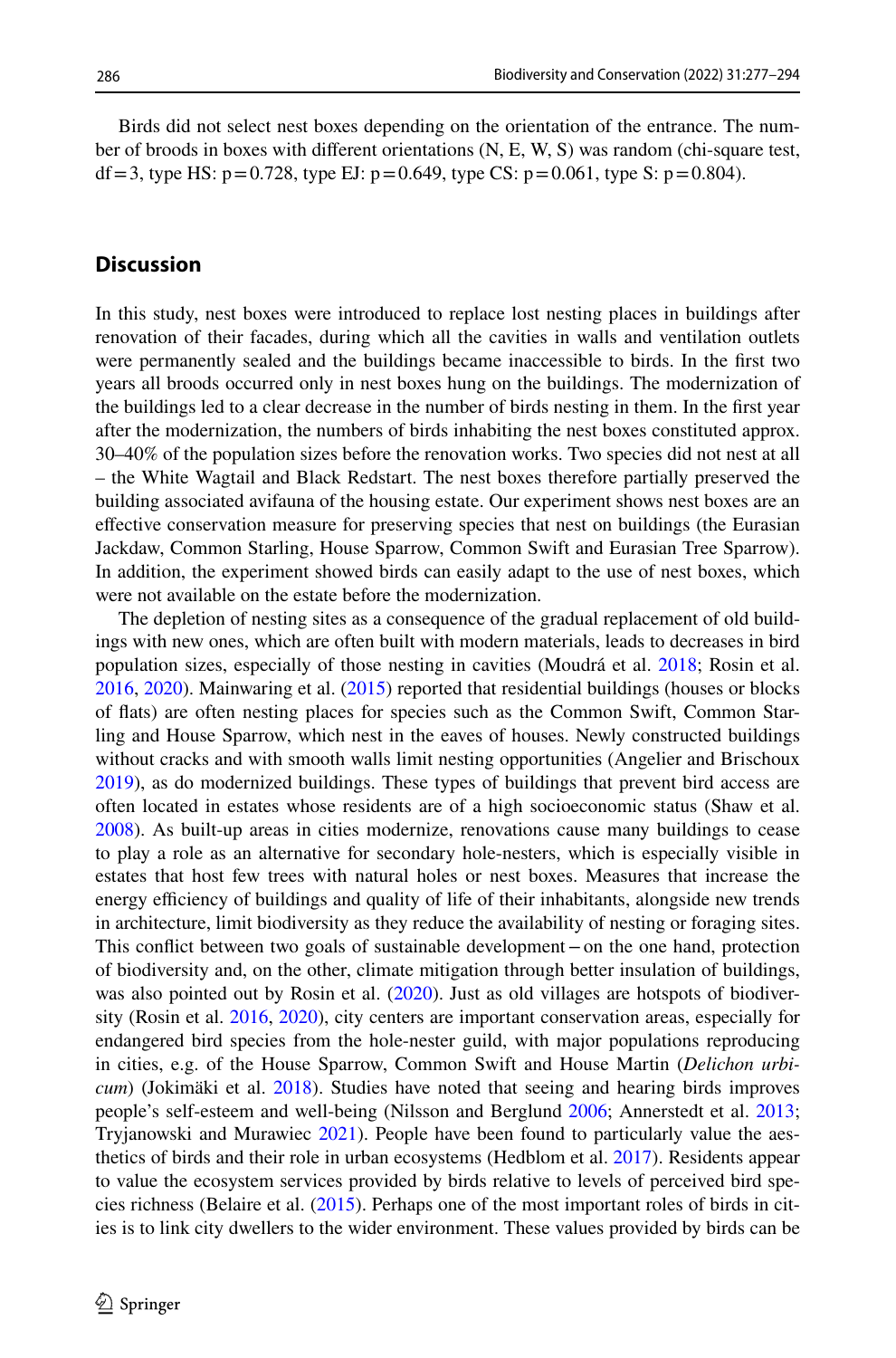regarded as a cultural ecosystem service (Hedblom et al. [2017](#page-15-14)) and should be considered when planning sustainable cities.

Tomasevic and Marzluf ([2017\)](#page-17-9) showed that in the most heavily urbanized areas, classed as those with below  $12\%$  forest cover on a 1 km<sup>2</sup> scale, secondary hole-nesters nested primarily in places of anthropogenic origin, using nest boxes or platforms (59% of broods). Thus, when designing buildings, modern architects should account for the habitat needs of hole-nesting species, and urban planners should preserve old trees with holes or, alternatively, introduce nest boxes to the environment to support the occurrence of endangered hole nesting birds (Jokimäki et al [2018](#page-15-3); Callaghan et al. [2021](#page-14-8)). Rosin et al. ([2020\)](#page-16-2) suggested that urban designers and architects should draw inspiration from traditional architecture and include diferent types of nest boxes in their plans.

Of the fve types of nest boxes introduced into the environment as compensation for lost nest sites after building modernization, type S boxes, intended for the Common Swift, were the most often inhabited. They were inhabited by three species of birds – the House Sparrow, Common Starling and Common Swift. Also inhabited to a high degree were EJ nest boxes, regularly used by Eurasian Jackdaws, the species for which this box type was intended. CS nest boxes, dedicated to Common Starling, were 40–80% occupied by this species, and HS nest boxes, intended for the House Sparrow were occupied at a level of 14–39%, by the Eurasian Tree Sparrow, House Sparrow and two tit species – the Great Tit (*Parus major*) and Blue Tit (*Cyanistes caeruleus*).

The degree nest boxes are occupied may depend on the plasticity of species when choosing sites, as well as the opportunities for fnding alternative nesting sites. In our research, hanging up nest boxes was an efective form of bird protection, but the diferent bird species colonized nest boxes in successive years to varying degrees, and each preferred certain types of nest boxes – factors which afected the recovery of the species' populations.

A high proportion of broods in nest boxes and a gradual increase in colonization rates in successive years were observed in the Common Starling and Eurasian Tree Sparrow. The Common Starling seems to adapt well to nesting in alternative places. Heldbjerg et al. ([2017\)](#page-15-15) also found starlings occupied a high proportion of nest boxes mounted on utility buildings or nearby trees. The Eurasian Tree Sparrow, which had previously not nested in the buildings of this estate, appeared and inhabited nesting boxes on the estate during the research period, and this could be related to the upward population trend recorded in this species throughout the country since 2012 (Chylarecki et al. [2018\)](#page-14-9).

The Eurasian Jackdaw's occupancy of boxes increased each year till the third year, and then decreased. A decrease in the occupancy of nest-boxes in successive years was also observed in the House Sparrow. A similar decrease in the number of jackdaws nesting in nest boxes in successive years was observed in another study, where the authors suggested that the decrease could have been due to low breeding success in a few years and a deterioration in the quality of nest boxes (Czechowski et al. [2013\)](#page-14-10). Over time, boxes deform and crack, allowing rainwater to penetrate. In many cases, jackdaw nest boxes have helped preserve populations, i.e. their stabilization, or even expansion (Antikainen [1999;](#page-14-11) Schmidt [1999;](#page-16-13) Flöter et al. [2006;](#page-14-12) Unger and Kurth [2010](#page-17-10); Koop and Berndt [2014;](#page-15-16) Rubenser [2012](#page-16-14)). Sometimes jackdaws take several years to become accustomed to nest boxes (Eisermann and Börner [2006;](#page-14-13) Koop and Berndt [2014](#page-15-16)). A study in Vienna found that in the frst years after renovation, jackdaws readily occupied chimney boxes but not regular nest boxes (Hoi-Leitner et al. [2016](#page-15-17)). Their previous habit of nesting in chimneys is probably what determined which of these artifcial nesting sites was chosen.

The House Sparrow, at frst nested only in boxes, but with time since modernization showed a clear tendency to prefer nesting in the buildings outside the boxes; gaps gradually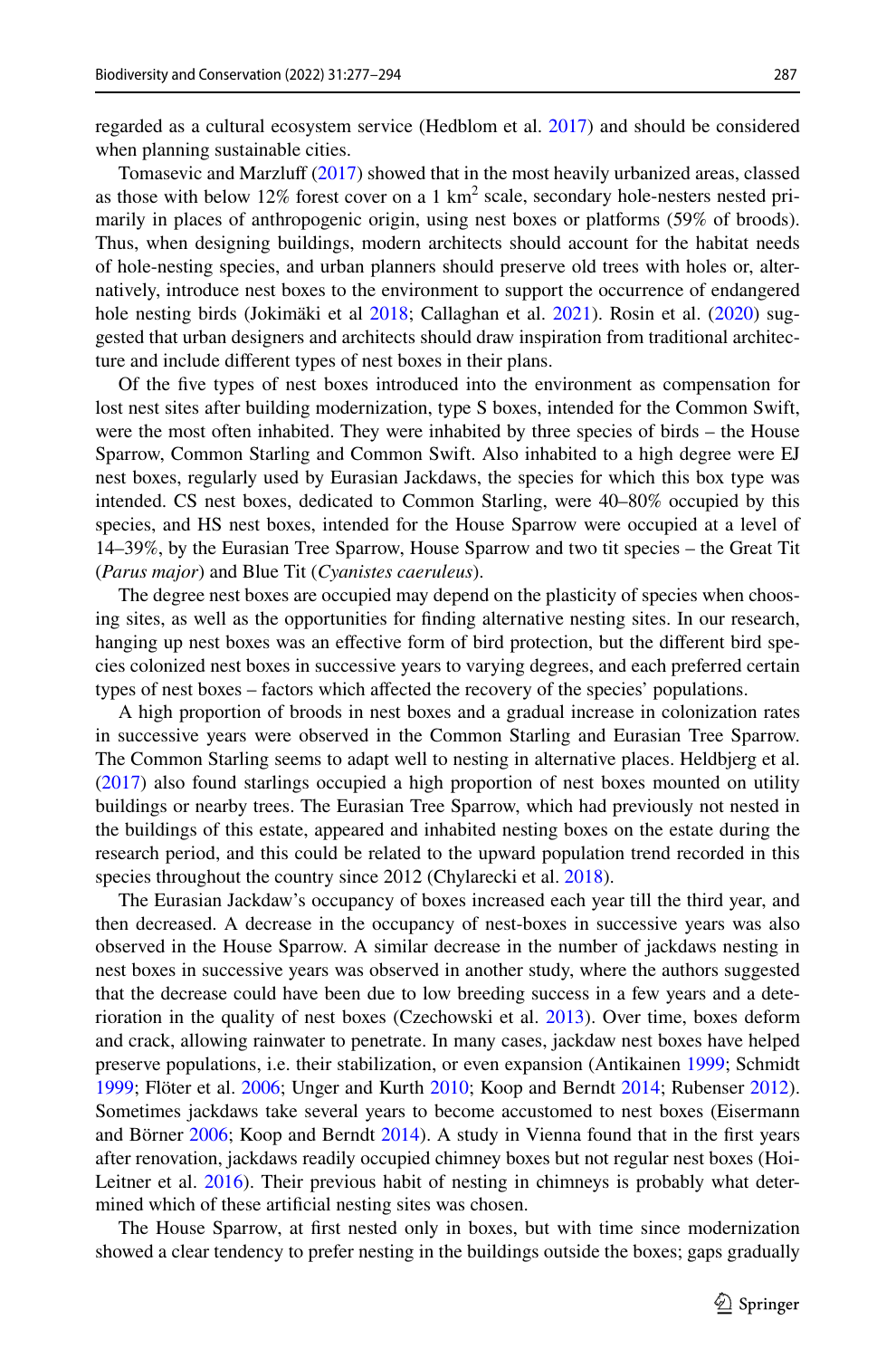appeared in the wall insulation (mainly polystyrene) and under tiles, which the House Sparrow began to nest in. Research in 60 small urban settlements with moderate levels of urbanization 25 km from the center of Prague, the Czech capital, found that the House Sparrow preferred nesting in old buildings rather than in newly built areas (Moudrá et al. [2018\)](#page-16-11). Sparrows were present in all areas with old buildings, while only in 71% of areas with new buildings. Von Post and Smith [\(2015](#page-17-3)) observed that although artificial nest boxes increase opportunities for sparrow nesting, they have not been proven to lead to increases House Sparrow numbers. As buildings aged, sparrows appeared to prefer nesting under roofs and used nest boxes less frequently, as observed in our study.

The occupancy of nest boxes in successive years, and thus the recovery of the bird populations, may be have been partly a result of the availability of favorable nesting places in the vicinity on unmodernized buildings. The Common Swift left the estate in the 2011 breeding season during the renovation works as this species displays nest-site fdelity (Cramp [1985\)](#page-14-14) and the returning swifts could not access the buildings. Even though the nest boxes were hung in the same places as where the birds nested before, as suggested by Scholl (2004), in the years following the renovation the Common Swift reached slightly over 50% of the number of pairs before the modernization. The low occupancy after the renovation may also have resulted from negative population trends in this region of Poland (Chylarecki et al. [2018\)](#page-14-9), or from the swifts having moved to other nearby housing estates with available breeding sites. Because swifts need time to detect potential nesting sites, especially when existing colonies are located far away (Arens [2004](#page-14-15)), box occupancy gradually increases in the years after renovations (Schaub et al. [2016](#page-16-0)). Type S nest boxes, mounted externally on buildings near the roof edge, seem to match the swift's preferred location (Schaub et al. [2016\)](#page-16-0), and inlet shape and size. However, the Common Swift only colonized type S boxes to a limited degree, as this box was often occupied by two non-target species (Common Starling, House Sparrow), whose breeding precedes that of the Common Swift, which arrives later to nest sites. Successive breeding of three species in the same season occurred in several nest boxes. Competition for nest-boxes between species that arrive or breed at diferent times is a well-known phenomenon (e.g. Slagsvold [1975](#page-17-11); Minot and Perrins [1986;](#page-16-15) Charter et al. [2013](#page-14-16); Milligan and Dickinson [2016](#page-16-16); Goldshtein et al. [2018](#page-14-17); Ye et al. [2019\)](#page-17-12). In several cases, a pair of sparrows shared a nest box with a pair of swifts when their breeding times overlapped. Similar sharing of nest boxes by the Common Swift and Black Redstart was observed by Pirio et al. [\(2015](#page-16-17)). When breeding together these species build separate nests in two corners of a box.

The Common Starling and House Sparrow preferred type S boxes. In comparison to HS and CS nest boxes, the S nest box had a larger bottom surface area, and its entrance was located asymmetrically on the front wall. The size of S type nest boxes may correspond to the preferences of the Common Starling and House Sparrow. Mazgajski [\(2003](#page-15-18)) showed that the Common Starling prefers to use deeper boxes, and when excessive nest material accumulates inside the box, birds remove it themselves. This causes the distance between the nest inside the box and the entrance to increase. Common Starlings have also been found to prefer boxes with round (Coleman [1974](#page-14-18)) and smaller entrances (Lumsden [1976](#page-15-19)). This behavior may be an imprinted typical anti-predator adaptation that limits the opportunities for a predator to penetrate the nest (Wesołowski and Martin [2018](#page-17-0)). Several studies in forests have found that nests situated closer to entrances are depredated more frequently (Czeszczewik and Walankiewicz [2003;](#page-14-19) Wesołowski and Rowiński [2012;](#page-17-13) Maziarz et al. [2015\)](#page-16-18). Other studies have reported similar nesting preferences in the Common Starling, fnding that they selected deeper boxes with a larger bottom area and volume (Jackson and Jackson [2016](#page-15-20)), and with openings in the front wall (Flux and Flux [1981](#page-14-20)). Also, the studies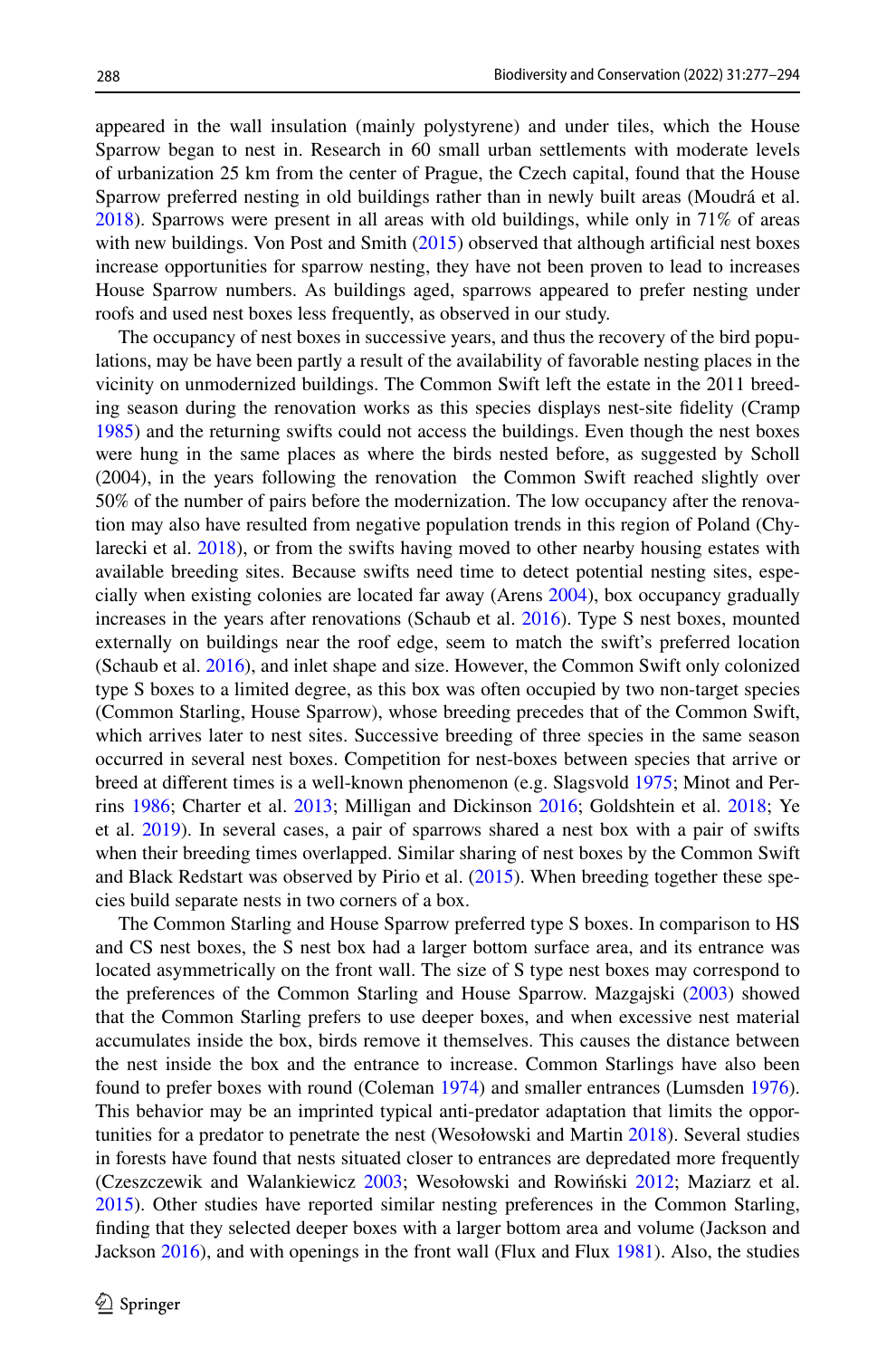of Perrins ([1979\)](#page-16-19), Lowther ([2012\)](#page-15-21), and Lambrechts et al. ([2013\)](#page-15-11) suggested that the House Sparrow also prefers medium and large nest boxes, especially with a large bottom area for roosting and nesting.

It is noteworthy that we hung up S-type nest boxes in groups of 2–3 right under rooves, and it cannot be ruled out that this created a favourable environment for colony nesting, which may have played an important role in the Common Starling, House Sparrow, and Eurasian Tree Sparrow. In favourable locations, these species often nest in colonies, which may be important for reducing predation risk, information exchange and collective foraging (Anderson [2006\)](#page-13-1).

The use of nest boxes as a conservation measure should be preceded by a detailed evaluation about whether they are really needed in the environment. Nest boxes are only useful when the number of potential nesting sites is limited (Altwegg et al. [2014](#page-13-2)), oth-erwise they can act as ecological traps (Demeyrier et al. [2016](#page-14-21); Jokimäki et al. [2018;](#page-15-3) Kettel et al. [2018;](#page-15-22) Sumasgutner et al. [2014a](#page-17-14), [b\)](#page-17-15). Other authors have noted that prior to using nest boxes as a conservation measure the following should be assessed: i) whether nest building materials are available, ii) whether local environmental conditions positively correlate with the reproductive biology of target species (Greenwood [2007\)](#page-14-22), and iii) whether the location and distribution of nest boxes match the appropriate habitats and optimal distances in intra- and interspecifc relationships (Milligan and Dickinson [2016](#page-16-16); Deeming et al. [2017\)](#page-14-23). Bird protection guides often suggest hanging nest boxes in a specifc direction. In our research, birds did not show a preference for nest boxes with entrances with a particular orientation. Many studies around the world have shown that the orientation of bird nests depends on local climate variables such as temperature, wind and precipitation (reviewed in e.g. Schaaf et al. [2019;](#page-16-20) Schaaf and de la Peña [2020](#page-16-21)). In temperate regions, closed nest-building birds tend to point their nest entrance towards the sun to raise the temperature inside the nests. Perhaps in an urban environment birds show no particular preference as the local area acts as a "heat island" with wind directions dependent on the confguration of the buildings in the vicinity.

Periodic cleaning of nest boxes is important to reduce the prevalence of parasites that can cause birds to abandon breeding sites. A few studies have found that various songbirds prefer to nest in clean nest boxes than in used ones (Merino and Potti [1995;](#page-16-22) Johnson [1996;](#page-15-23) Stanback and Dervan [2001\)](#page-17-16). Propagating urban greenery by planting deciduous trees is important for preserving breeding populations of the House and Eurasian Tree Sparrows, Common Starling, Great and Blue Tits and Eurasian Jackdaw, as it leads to the formation of natural holes. Deciduous forests have been found to have a greater abundance of potential nest cavities as well as greater food availability than coniferous woodlands (Van Balen et al. [1982](#page-17-17); Newton [1998;](#page-16-7) Riddington and Gosler [1995\)](#page-16-23). Also, as suggested by Serrano-Davies et al ([2017](#page-17-18)), in nest-box provisioning it is important to consider the habitat traits around the nesting sites, such as the heterogeneity of vegetation structure, tree height, and succession stage of the shrubs. We think that a good approach to protecting birds in cities is to establish patch-matrix corridors with natural food resources in patches and semi-natural tall vegetation between settlements.

The fndings presented in this study investigating the use of nest boxes for the conservation of selected bird species whose nesting sites were limited by modernization of residential buildings allow us to draw the following conclusions:

1. In the frst years after modernization, birds readily used nest boxes as breeding places, and boxes may have been the only breeding sites available; nesting outside the boxes was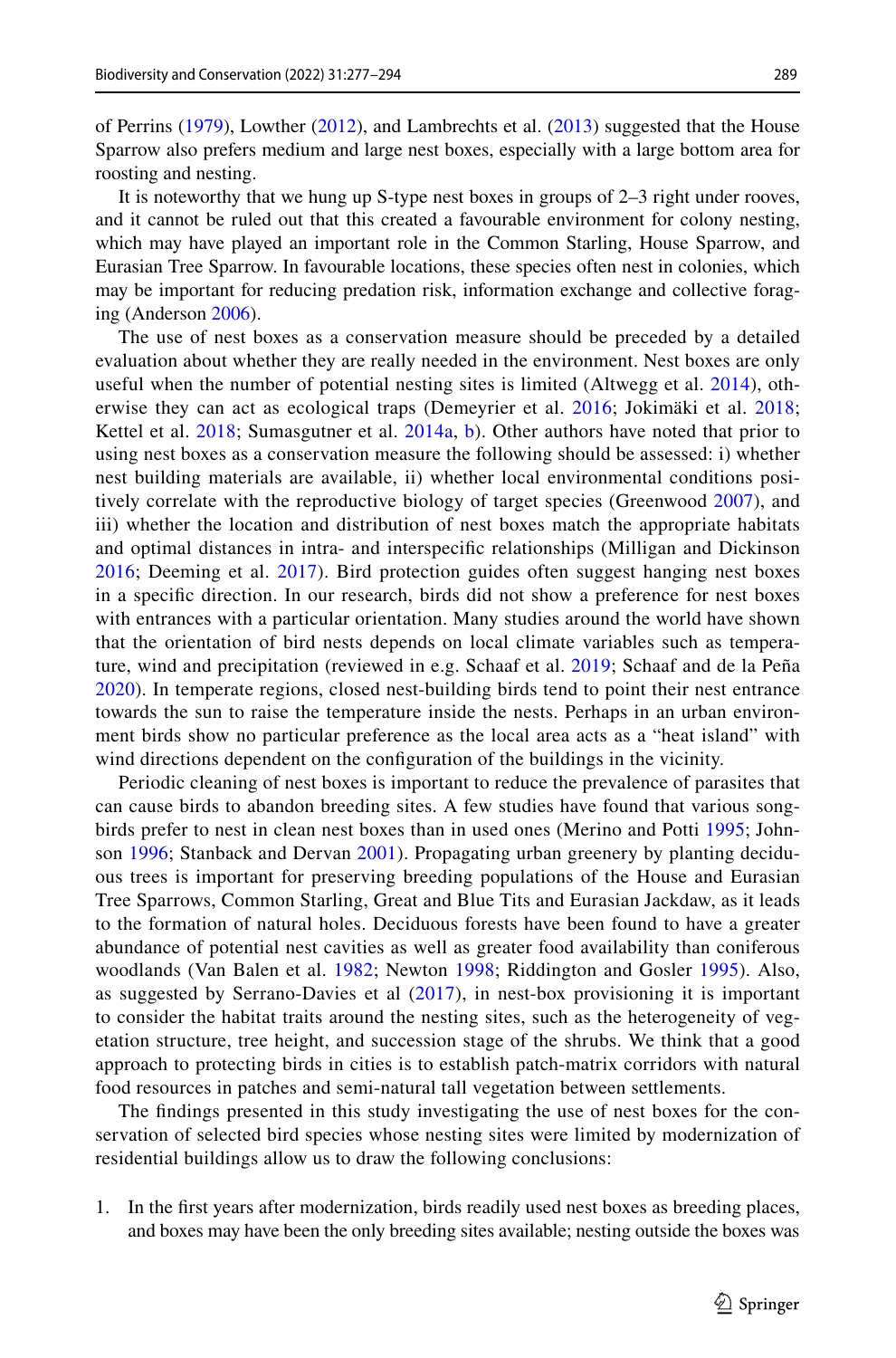not found, and not all boxes were used. In the frst year after modernization, the number of breeding pairs was 60–70% lower compared to the period before modernization.

- 2. The dimensions of boxes (the types of boxes) can infuence how readily diferent species occupy them. Three bird species in a similar body size class—the House Sparrow, Common Starling and Common Swift—preferred boxes with a larger bottom surface area.
- 3. For the House Sparrow, it may be important to plan nest-box groups (similar to the S-type nest-box groups tested in this work) to enable semi-colonial nesting. This approach could be a more efective conservation measure than hanging up nest boxes solitarily. In future, this topic should be studied in more detail in a well-defned experiment that compares the colonizing of single and groups of nest-boxes.
- 4. The use of nest boxes guarantees the rebuilding of local populations (at least partially). This study observed a slow increase in the number of species in successive years of the experiment, but found that the rate of box use by diferent species varied. The House Sparrow had a clear preference for nesting outside the boxes. In the Eurasian Jackdaw, an upward trend came to a halt, probably due to the deterioration of the boxes' quality.
- 5. To optimize the cost-efectiveness of using nest boxes as a conservation measure the following are important:
	- a. Properly estimating the appropriate number of boxes to introduce into the environment;
	- b. Taking into account the preferences of target bird species for boxes of certain dimensions;
	- c. Ensuring boxes are maintained and sanitary;
	- d. Limiting the time boxes are used if a species prefers nesting outside and does not require support.
- 6. Future studies should investigate how modern building designs and renovations can be adapted to ensure opportunities for birds to nest directly within buildings to alleviate the necessity for providing nest boxes.

**Open Access** This article is licensed under a Creative Commons Attribution 4.0 International License, which permits use, sharing, adaptation, distribution and reproduction in any medium or format, as long as you give appropriate credit to the original author(s) and the source, provide a link to the Creative Commons licence, and indicate if changes were made. The images or other third party material in this article are included in the article's Creative Commons licence, unless indicated otherwise in a credit line to the material. If material is not included in the article's Creative Commons licence and your intended use is not permitted by statutory regulation or exceeds the permitted use, you will need to obtain permission directly from the copyright holder. To view a copy of this licence, visit [http://creativecommons.org/licenses/by/4.0/.](http://creativecommons.org/licenses/by/4.0/)

# **References**

- <span id="page-13-2"></span>Altwegg R, Jenkins A, Abadi F (2014) Nestboxes and immigration drive the growth of an urban Peregrine Falcon *Falco peregrinus* population. Ibis 156(1):107–115. <https://doi.org/10.1111/ibi.12125>
- <span id="page-13-1"></span>Anderson TR (2006) Biology of the Ubiquitous House Sparrow. From Genes to Populations. Oxford Univ. Press, New York
- <span id="page-13-0"></span>Angelier F, Brischoux F (2019) Are house sparrow populations limited by the lack of cavities in urbanized landscapes? An Experimental Test. J Avian Biol 50(3):1–6. <https://doi.org/10.1111/jav.02009>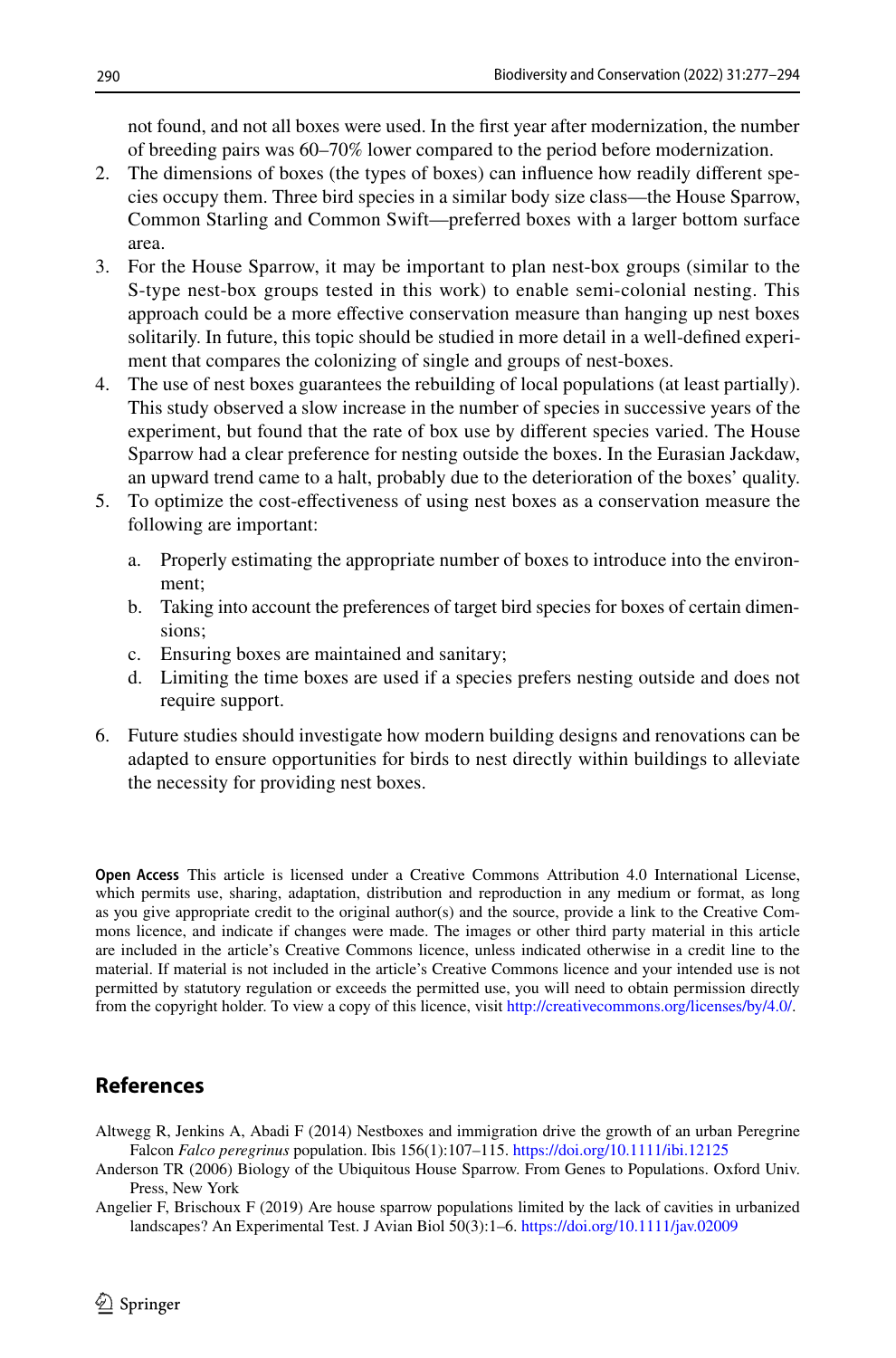- <span id="page-14-6"></span>Annerstedt M, Jönsson P, Wallergård M, Johansson G, Karlson B, Grahn P, Hansen ÅM, Währborg P (2013) Inducing physiological stress recovery with sounds of nature in a virtual reality forest—Results from a pilot study. Physiol Behav 118:240–250.<https://doi.org/10.1016/j.physbeh.2013.05.023>
- <span id="page-14-11"></span>Antikainen E (1999) Efects of protection on the population dynamics of the Jackdaw (*Corvus monedula*) in Finland. M Verein Sächsisch Ornithol 8(2):9–20
- <span id="page-14-15"></span>Arens H (2004) Gelungene Ansiedlung von Mauerseglern an einem Einfamilienhaus (Successful settlement of swifts on a single-family house). Der Falke 51:51
- <span id="page-14-5"></span>Arens H (2011) Breeding biology of a pair of Swifts *Apus apus* ringed with an attached transponder. Vogelwelt 132:153–160
- <span id="page-14-7"></span>Belaire JA, Westphal LM, Whelan CJ, Minor ES (2015) Urban residents' perceptions of birds in the neighborhood: Biodiversity, cultural ecosystem services, and disservices. Condor 117(2):192–202. [https://](https://doi.org/10.1650/CONDOR-14-128.1) [doi.org/10.1650/CONDOR-14-128.1](https://doi.org/10.1650/CONDOR-14-128.1)
- <span id="page-14-0"></span>BirdLife International (2017) European birds of conservation concern: populations, trends and national responsibilities. BirdLife International, Cambridge
- <span id="page-14-8"></span>Callaghan CT, Poore AGB, Major RE, Cornwell WK, Wilshire JH, Lyons MB (2021) How to build a biodiverse city: environmental determinants of bird diversity within and among 1581 cities. Biodivers Conserv 30(1):217–234
- <span id="page-14-2"></span>Camprodon J, Salvanyà J, Soler-Zurita J (2008) The abundance and suitability of tree cavities and their impact on hole-nesting bird populations in beech forests of NE Iberian Peninsula. Acta Ornithol 43(1):17–31.<https://doi.org/10.3161/000164508X345293>
- <span id="page-14-16"></span>Charter M, Leshem Y, Izhaki I (2013) Asymmetric seasonal nest site competition between Great Tits and House Sparrows. J Ornithol 154:173–181. <https://doi.org/10.1007/s10336-012-0884-5>
- <span id="page-14-9"></span>Chylarecki P., Chodkiewicz T., Neubauer G., Sikora A., Meissner W., Woźniak B., Wylegała P., Ławicki Ł., Marchowski D., Betleja J., Bzoma S., Cenian Z., Górski A., Korniluk M., Moczarska J., Ochocińska D., Rubacha S., Wieloch M., Zielińska M., Zieliński P., Kuczyński L. 2018. Trendy liczebności ptaków w Polsce. GIOŚ, Warszawa
- <span id="page-14-3"></span>Cockle KL, Martin K, Wesołowski T (2011) Woodpeckers, decay, and the future of cavity – nesting vertebrate communities worldwide. Front Ecol Environ 9(7):77–382.<https://doi.org/10.1890/110013>
- <span id="page-14-18"></span>Coleman JD (1974) The use of artifcial nest sites erected for starlings in Canterbury. New Zealand New Zeal J Zool 1(3):349–354. <https://doi.org/10.1080/03014223.1974.9517841>
- <span id="page-14-14"></span>Cramp S (ed) (1985). Handbook of the birds of Europe, the Middle East and North Africa. Vol. 4: Terns to woodpeckers. Oxford University Press, Oxford
- <span id="page-14-10"></span>Czechowski P, Bocheński M, Ciebiera O (2013) Decline of Jackdaws *Corvus monedula* in the city of Zielona Góra. Int Stud Sparrows 37:32–36. <https://doi.org/10.1515/isspar-2015-0023>
- <span id="page-14-19"></span>Czeszczewik D, Walankiewicz W (2003) Natural nest sites of the Pied Flycatcher *Ficedula hypoleuca* in a primeval forest. Ardea 91:221–230
- <span id="page-14-23"></span>Deeming DC, Biddle LE, DuFeu CR (2017) Interspecifc and intraspecifc spatial separation by birds breeding in nestboxes. Avian Conserv Ecol 12(2):1.<https://doi.org/10.5751/ACE-01026-120201>
- <span id="page-14-21"></span>Demeyrier V, Lambrechts MM, Perret P, Grégoire A (2016) Experimental demonstration of an ecological trap for a wild bird in a human–transformed environment. Anim Behav 118:181–190. [https://doi.org/](https://doi.org/10.1016/j.anbehav.2016.06.007) [10.1016/j.anbehav.2016.06.007](https://doi.org/10.1016/j.anbehav.2016.06.007)
- <span id="page-14-1"></span>Dulisz B, Nowakowski JJ (1996) The species diversity of the avifauna in built-up areas in the city of Olsztyn (NE Poland). Acta Ornithol 31(1):33–38
- <span id="page-14-13"></span>Eisermann K, Börner J (2006) Populations ökologie und Auswirkungen von Manipulationen des Nistplatz angebotes an einer Brutkolonie der Dohle (*Corvus monedula*) in Chemnitz (Population ecology and efects of manipulation of the nesting site on a jackdaw breeding colony (*Corvus monedula*) in Chemnitz). M Verein Sächsisch Ornithol 9:611–622
- <span id="page-14-12"></span>Flöter E, Saemann D, Börner J (2006) Brutvogelatlas der Stadt Chemnitz (Breeding bird atlas of the city of Chemnitz). M Verein Sächsisch Ornithol 9(4):5–306
- <span id="page-14-20"></span>Flux JEC, Flux MM (1981) Population dynamics and age structure of starlings (*Sturnus vulgaris*) in New Zealand. New Zeal J Ecol 4:65–72
- <span id="page-14-17"></span>Goldshtein A, Markman S, Leshem Y, Puchinsky M, Charter M (2018) Nest-site interference competition with House Sparrows affects breeding success and parental care in Great Tits. J Ornithol 159(3):667– 673. <https://doi.org/10.1007/s10336-018-1541-4>
- <span id="page-14-4"></span>Gottschalk TK, Ekschmitt K, Wolters V (2011) Efficient placement of nest boxes for the little owl (*Athene noctua*). J Raptor Res 45(1):1–14.<https://doi.org/10.3356/JRR-09-11.1>
- <span id="page-14-22"></span>Greenwood JJD (2007) Citizens, science and bird conservation. J Ornithol 148(1):77–124. [https://doi.org/](https://doi.org/10.1007/s10336-007-0239-9) [10.1007/s10336-007-0239-9](https://doi.org/10.1007/s10336-007-0239-9)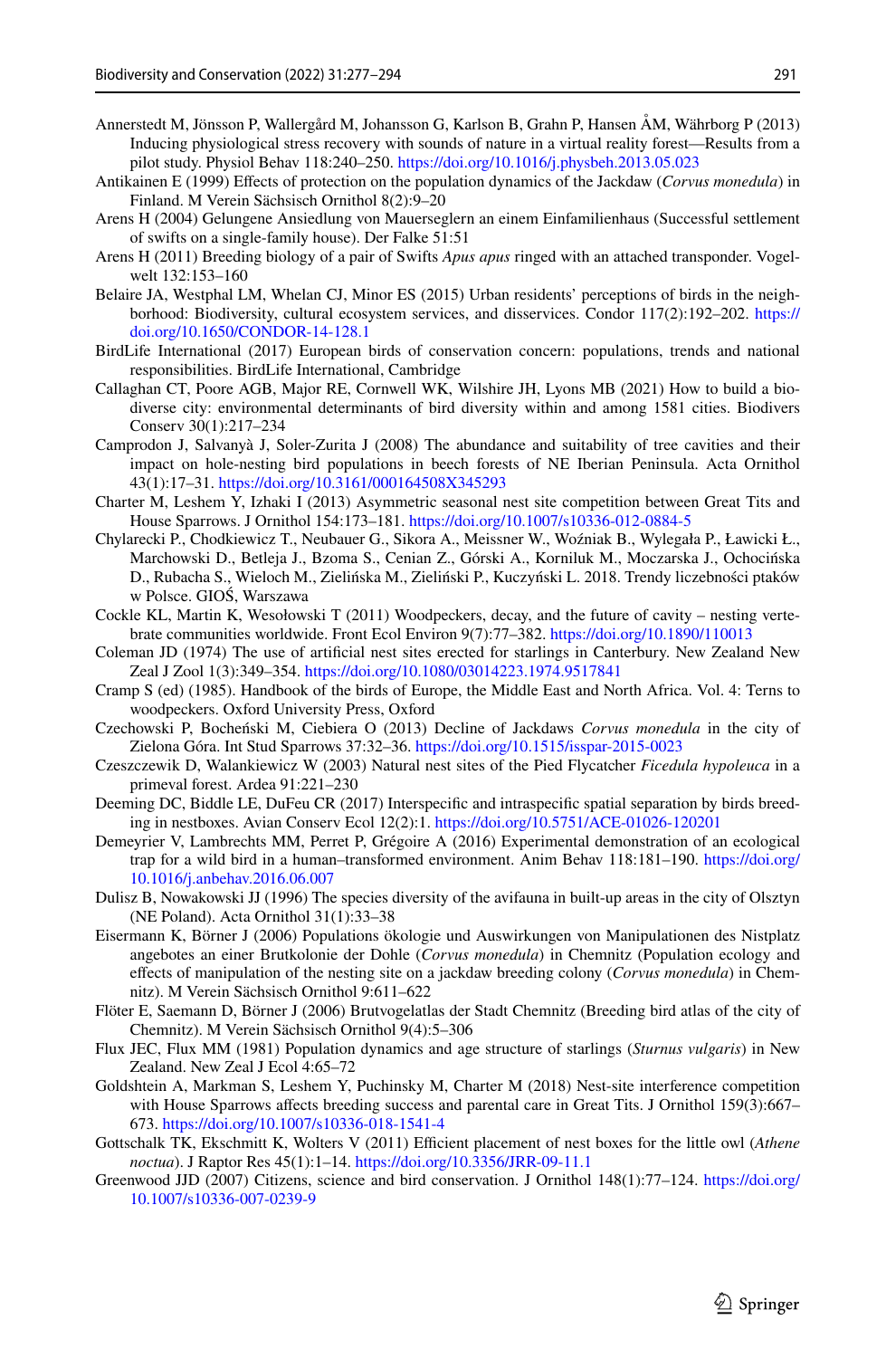- <span id="page-15-14"></span>Hedblom M., Knez I., Gunnarsson B. (2017) Bird diversity improves the well-being of city residents. In: Murgui E, Hedblom M [ed] Ecology and Conservation of Birds in Urban Environments. Springer, pp 287–306
- <span id="page-15-15"></span>Heldbjerg H, Fox AD, Thellesen PV, Dalby L, Sunde P (2017) Common Starlings (*Sturnus vulgaris*) increasingly select for grazed areas with increasing distance–to–nest. PLoS ONE 12(8):1–17. [https://](https://doi.org/10.1371/journal.pone.0182504) [doi.org/10.1371/journal.pone.0182504](https://doi.org/10.1371/journal.pone.0182504)
- <span id="page-15-17"></span>Hoi-Leitner M, Wiedenegger E, Hille S (2016) Jackdaws (*Corvus monedula*) in Vienna: Status and conservation of nest–sites. Vogelwarte 54:73–81
- <span id="page-15-20"></span>Jackson JA, Jackson BJS (2016) Dynamics of Woodpecker – Common Starling interactions: a comparison of Old World and New World species and populations. Ornis Hungarica 24(1):1–41. [https://doi.org/10.](https://doi.org/10.1515/orhu-2016-0001) [1515/orhu-2016-0001](https://doi.org/10.1515/orhu-2016-0001)
- <span id="page-15-12"></span>Jacobs J (1974) Quantitive measurement of food selection. Oecologia 14:413–417
- <span id="page-15-7"></span>Johnson PN (1994) Selection and use of nest sites by barn owls in Norfolk, England. J Raptor Res 28:149–153
- <span id="page-15-23"></span>Johnson LS (1996) Removal of old nest material from the nesting sites of house wrens: efects on nest site attractiveness and ectoparasite loads. J Field Ornithol 67:212–221
- <span id="page-15-2"></span>Jokimäki J (1999) Occurrence of breeding bird species in urban parks: efects of park structure and broad– scale variables. Urban Ecosyst 3:21–34. <https://doi.org/10.1023/a:1009505418327>
- <span id="page-15-3"></span>Jokimäki J, Suhonen J, Kaisanlahti-Jokimäki MJ (2018) Urban core areas are important for species conservation: a European–level analysis of breeding bird species. Landscape Urban Plan 178:73–81. [https://](https://doi.org/10.1016/j.landurbplan.2018.05.020) [doi.org/10.1016/j.landurbplan.2018.05.020](https://doi.org/10.1016/j.landurbplan.2018.05.020)
- <span id="page-15-0"></span>Kaisanlahti-Jokimäki MJ, Jokimäki J, Huhta E, Siikamäki P (2012) Impact of Seasonal Small-scale Urbanization on Nest Predation and Bird Assemblages at Tourist Destination. In: Lepczyk CA, Warren PS (ed) Urban Bird Ecology and Conservation. Studies in Avian Biology (no 45), University of California Press, Berkeley, CA, pp 93-110
- <span id="page-15-8"></span>Katzner T, Robertson S, Robertson B, Klucsarits J, McCarty K, Bildstein KL (2005) Results from a longterm nest-box program for American Kestrels: implications for improved population monitoring and conservation. J Field Ornithol 76:217–226
- <span id="page-15-22"></span>Kettel EF, Gentle LK, Quinn JL, Yarnell RW (2018) The breeding performance of raptors in urban landscapes: a review and meta–analysis. J Ornithol 159:1–18.<https://doi.org/10.1007/s10336-017-1497-9>
- <span id="page-15-6"></span>Kiss O, Tokody B, Ludnai T, Moskát C (2017) The efectiveness of nest-box supplementation for the conservation of European rollers (*Coracias garrulus*). Acta Zool Acad Sci H 63(1):123–135. [https://doi.](https://doi.org/10.17109/AZH.63.1.123.2017) [org/10.17109/AZH.63.1.123.2017](https://doi.org/10.17109/AZH.63.1.123.2017)
- <span id="page-15-16"></span>Koop B, Berndt RK (ed) (2014*)* Vogelwelt Schleswig–Holsteins. Band 7. Zweiter Brutvogelatlas (Birds of Schleswig-Holstein. Volume 7. Second breeding bird atlas). Wachholtz Verlag, Neumünster, Germany
- <span id="page-15-5"></span>Kovacs A, Barov B, Orhun C, Gallo-Orsi U (2008) International Species Action Plan for the European Roller *Coracias garrulus garrulus*. European Commission. [https://ec.europa.eu/environment/nature/](https://ec.europa.eu/environment/nature/conservation/wildbirds/action_plans/docs/coracias_garrulus_garrulus.pdf) [conservation/wildbirds/action\\_plans/docs/coracias\\_garrulus\\_garrulus.pdf.](https://ec.europa.eu/environment/nature/conservation/wildbirds/action_plans/docs/coracias_garrulus_garrulus.pdf)
- <span id="page-15-11"></span>Lambrechts MM, Abouladzé M, Bonnet M, Demeyrier V, Doutrelant C, Faucon V, le Prado G, Lidon F, Noell T, Pagano P, Perret P, Pouplard S, Spitaliéry R, Grégoire A (2013) Nest–box size infuences where secondary–cavity exploiters roost and nest: a choice experiment. J Ornithol 154:563–566. <https://doi.org/10.1007/s10336-012-0919-y>
- <span id="page-15-10"></span>Lima CC, Garcia CM (2016) Pre– and post–experimental manipulation assessments confrm the increase in number of birds due to the addition of nest boxes. PeerJ 4:e1806.<https://doi.org/10.7717/peerj.1806>
- <span id="page-15-21"></span>Lowther PE (2012) Does nest–box size impact clutch size of house sparrows? Wilson J Ornithol 124(2):384–389.<https://doi.org/10.1676/11-166.1>
- <span id="page-15-19"></span>Lumsden HG (1976) Choice of nestboxes by starlings. Wilson Bull 88:665–666
- <span id="page-15-13"></span>Mainwaring MC, Reynolds SJ, Weidinger K (2015) The infuence of predation on the location and design of nests. In: Deeming DC, Reynolds SJ (eds) Nests, eggs, & incubation: new ideas about avian reproduction. Oxford University Press, Oxford, pp 50–64
- <span id="page-15-9"></span>Mänd R, Leivits A, Leivits M, Rodenhouse NL (2009) Provision of nestboxes raises the breeding density of Great Tits *Parus major* equally in coniferous and deciduous woodland. Ibis 151(3):487–492. [https://](https://doi.org/10.1111/j.1474-919X.2009.00929.x) [doi.org/10.1111/j.1474-919X.2009.00929.x](https://doi.org/10.1111/j.1474-919X.2009.00929.x)
- <span id="page-15-1"></span>Marzluff JM (2001) Worldwide urbanization and its effects on birds. In: Marzluff JM, Bowman R, Donnelly R (eds) Avian Conservation and Ecology in and Urbanizing World. Springer, US, Boston, pp 19–47
- <span id="page-15-18"></span>Mazgajski TD (2003) Nestsite choice in relation to the presence of old nests and cavity depth in the starling *Sturnus vulgaris*. Ethol Ecol Evol 15(3):273–281. <https://doi.org/10.1080/08927014.2003.9522672>
- <span id="page-15-4"></span>Mazgajski TD (2009) Breeding success of hole–nesting birds – efects of nest sites characteristics and predators avoidance strategies. Wiadomości Ekologiczne 55:159–183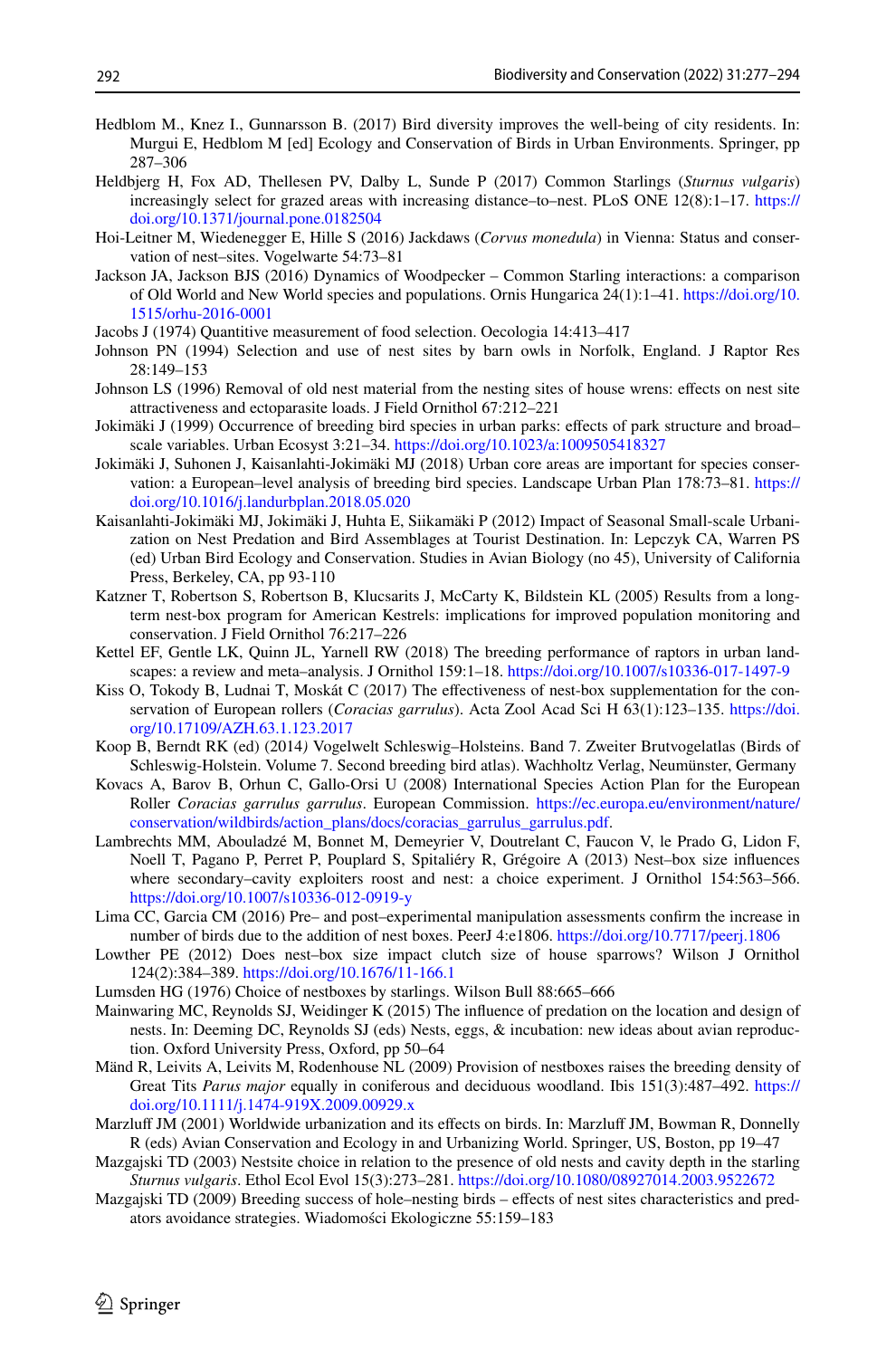- <span id="page-16-18"></span>Maziarz M, Wesołowski T, Hebda G, Cholewa M, Broughton RK (2015) Breeding success of Great Tits *Parus major* in relation to attributes of natural nest-cavities in a primeval forest. J Ornithol 157:343–354
- <span id="page-16-22"></span>Merino S, Potti J (1995) Pied fycatchers prefer to nest in clean nest boxes in an area with detrimental nest ectoparasites. Condor 97:828–831
- <span id="page-16-16"></span>Milligan MC, Dickinson JL (2016) Habitat quality and nest–box occupancy by fve species of oak woodland birds. Auk 133(3):429–438. <https://doi.org/10.1642/AUK-15-187.1>
- <span id="page-16-10"></span>Mine K, Yamada A, Nanri T, Maruyama K, Nakamura H, Saigusa M (2014) Efect of nestbox provisioning on breeding density of dollarbirds (*Eurystomus orientalis*). Pac Sci 68(3):365–374. [https://doi.org/10.](https://doi.org/10.2984/68.3.6) [2984/68.3.6](https://doi.org/10.2984/68.3.6)
- <span id="page-16-15"></span>Minot EO, Perrins CM (1986) Interspecifc interference competition-nest sites for Blue and Great Tits. J Anim Ecol 55:331–350. <https://doi.org/10.2307/4712>
- <span id="page-16-9"></span>Monti F, Nelli L, Catoni C, Dell'Omo G (2019) Nest box selection and reproduction of European Rollers in Central Italy: a 7-year study. Avian Res 10:13. <https://doi.org/10.1186/s40657-019-0150-0>
- <span id="page-16-11"></span>Moudrá L, Zasadil P, Moudrý V, Šálek M (2018) What makes new housing development unsuitable for house sparrows (*Passer domesticus*)? Landscape Urban Plan 169:124–130
- <span id="page-16-6"></span>Newton I (1994) The role of nest sites in limiting the numbers of hole–nesting birds: A review. Biol Conserv 70(3):265–276
- <span id="page-16-7"></span>Newton I (1998) Population Limitation in Birds. Academic Press, San Diego
- <span id="page-16-12"></span>Nilsson M, Berglund B (2006) Soundscape quality in suburban green areas and city parks. Acta Acust United Ac 92:903–911
- <span id="page-16-19"></span>Perrins CM (1979) British tits. Collins, London
- <span id="page-16-17"></span>Pirio M, Andersson A, Åkesson S (2015) Successful shared breeding in anartifcial nest–box by Common Swift *Apus apus* and Common Redstart *Phoenicurus phoenicurus*. Ornis Svecica 25:105–108
- <span id="page-16-4"></span>Remm J, Lõhmus A, Remm K (2006) Tree cavities in riverine forests: What determines their occurrence and use by hole–nesting passerines? Forest Ecol Manag 221(1–3):267–277. [https://doi.org/10.1016/j.](https://doi.org/10.1016/j.foreco.2005.10.015) [foreco.2005.10.015](https://doi.org/10.1016/j.foreco.2005.10.015)
- <span id="page-16-3"></span>Reynolds SJ, Ibáñez-Álamo JD, Sumasgutner P, Mainwaring MC (2019) Urbanisation and nest building in birds: a review of threats and opportunities. J Ornithol 160:841–860. [https://doi.org/10.1007/](https://doi.org/10.1007/s10336-019-01657-8) [s10336-019-01657-8](https://doi.org/10.1007/s10336-019-01657-8)
- <span id="page-16-23"></span>Riddington R, Gosler AG (1995) Diferences in reproductive success and parental qualities between habitats in the Great Tit Parus major. Ibis 137:371–378
- <span id="page-16-8"></span>Rodríguez J, Avilés JM, Parejo D (2011) The value of nestboxes in the conservation of Eurasian Rollers *Coracias garrulus* in southern Spain. Ibis 153(4):735–745. [https://doi.org/10.1111/j.1474-919X.](https://doi.org/10.1111/j.1474-919X.2011.01161.x) [2011.01161.x](https://doi.org/10.1111/j.1474-919X.2011.01161.x)
- <span id="page-16-1"></span>Rosin ZM, Skórka P, Pärt P, Żmihorski M, Ekner-Grzyb A, Kwieciński Z, Tryjanowski P (2016) Villages and their old farmsteads are hot spots of bird diversity in agricultural landscapes. J Appl Ecol 53:1363–1372. <https://doi.org/10.1111/1365-2664.12715>
- <span id="page-16-2"></span>Rosin ZM, Hiron M, Żmihorski M, Szymański P, Tobolka M, Pärt T (2020) Reduced biodiversity in modernized villages: A confict between sustainable development goals. J Appl Ecol 57(3):467– 475.<https://doi.org/10.1111/1365-2664.13566>
- <span id="page-16-14"></span>Rubenser H (2012) Die Dohle (*Corvus monedula*) im Linzer Stadtgebiet. Verbreitung und Schutzmaßnahmen für den Vogel des Jahres 2012 (Jackdaw (*Corvus monedula*) in the city of Linz. Distribution and protection measures for the bird of the year 2012). Zeitschrift für Ökologie, Natur – und Umweltschutz 34(4):24–25
- <span id="page-16-5"></span>Sánchez S, Cuervo JJ, Moreno E (2007) Suitable cavities as a scarce resource for both cavity and non– cavity nesting birds in managed temperate forests. A case study in the Iberian Peninsula. Ardeola 54(2):261–274
- <span id="page-16-21"></span>Schaaf AA, de la Peña MR (2020) Bird nest orientation and local temperature: an analysis over three decades. Ecology 00(00):e03042.<https://doi.org/10.1002/ecy.3042>
- <span id="page-16-20"></span>Schaaf AA, Garcia CG, Greeney HF (2019) Nest orientation in closed nests of Passeriformes across a latitudinal gradient in the Southern Neotropic. Acta Ornithol 54:265–270
- <span id="page-16-0"></span>Schaub T, Mefert PJ, Kerth G (2016) Nest–boxes for Common Swifts *Apus apus* as compensatory measures in the context of building renovation: efficacy and predictors of occupancy. Bird Conserv Int 26(2):164–176.<https://doi.org/10.1017/s0959270914000525>
- <span id="page-16-13"></span>Schmidt K (1999) In SW–Thüringen realisierte Schutzmaßnahmen für Dohlen *Corvus monedula* und der en Einfuss auf den Brutbestand dieser gefährdetenVogelart (Protective measures for jackdaws *Corvus monedula* and the infuence on the breeding population of this endangered bird species implemented in SW-Thuringia). Anz Ver Thüringer Ornithol 3:213–224